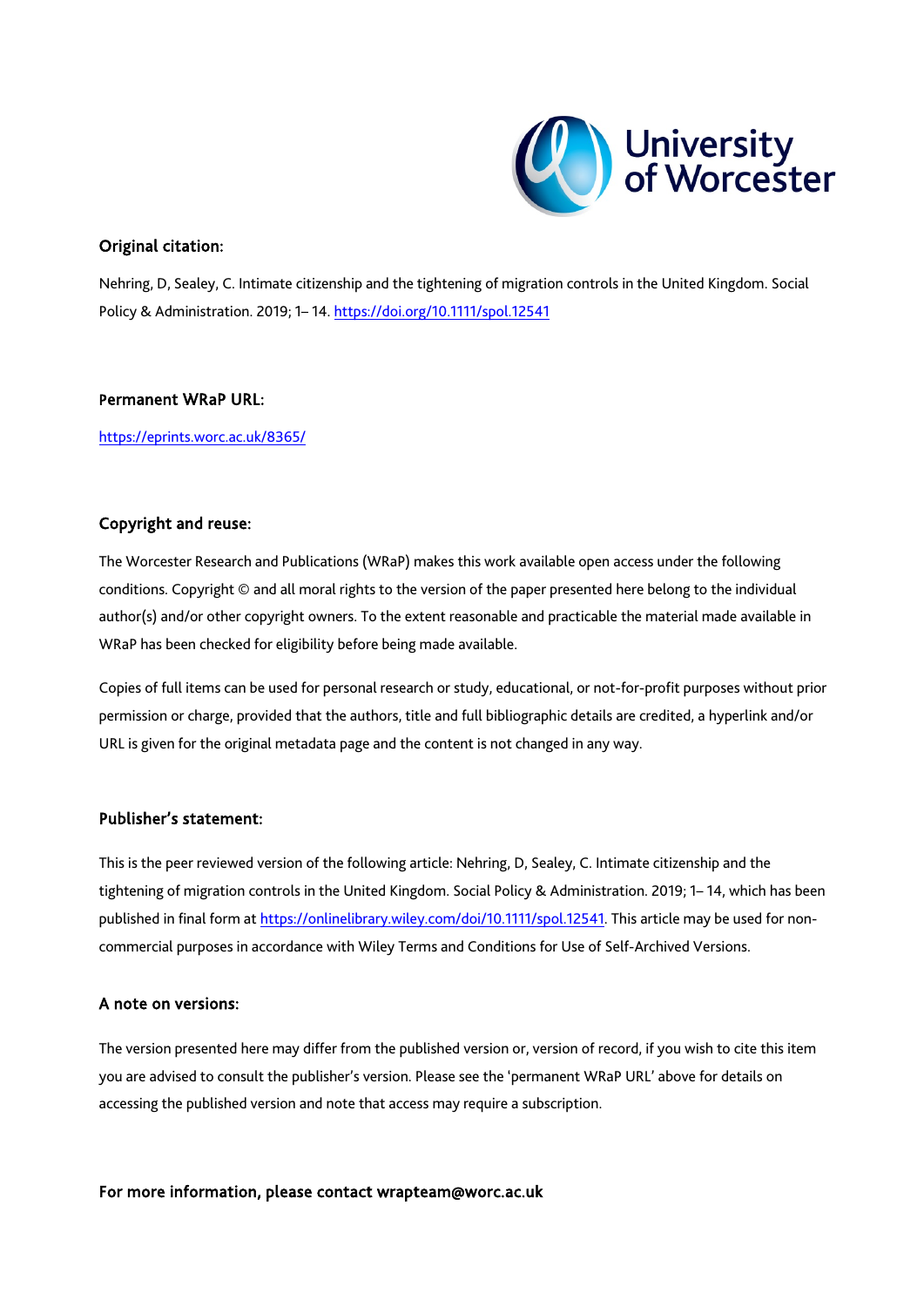#### **Intimate citizenship and the tightening of migration controls in the United Kingdom**

#### **ABSTRACT**

This article examines recent changes in British family migration policy. It explore the reasons for these policy changes. It highlights that these changes have affected the legal, financial, social and lived experiences of transnational couples. It uses primary research to exemplify these changes, For example, it highlights that the changes in policy has had some negative impacts on the ability of transnational families to have intimate relationships with each other. Some of these changes have led to the separation of couples. Other changes have led to what couples outline as an involuntary separation from the UK. This research has current and future relevance in the context of the focus of the current government, and the likelihood that policy will be tightened even further in the aftermath of Britain leaving the EU, post-Brexit.

Keywords: Migration, migration policy, intimate citizenship, cross-border marriage, transnational families

# **1 INTRODUCTION**

In this article, we explore how transnational marriages are represented in UK migration policy, and we consider how UK migration policy shapes transnational married couples' experiences of intimate citizenship. Transnational marriages have become a significant social phenomenon in a world that is marked by high levels of mobility, 'global loves' and the extension of intimate life across borders (Elliott & Urry, 2010). For example, in the European Union, an average of 8.4% of all marriages between 2008 and 2010 involved a foreign-born and a native-born partner (Lanzieri, 2012). This trend should not be seen as purely a European phenomenon. In many countries in East and Southeast Asia, the proportion of transnational marriages seems to be similarly high or higher (Jones, 2012). Therefore, it is readily apparent that transnational marriages are becoming increasingly commonplace phenomena in the early 21st century. However, highly significant to this is the fact that, as we shall see below, legislation and policy have been focussed on restricting such unions in a variety of ways and this articles explores the implications of these policy changes at in a time of increasing transnational marriages.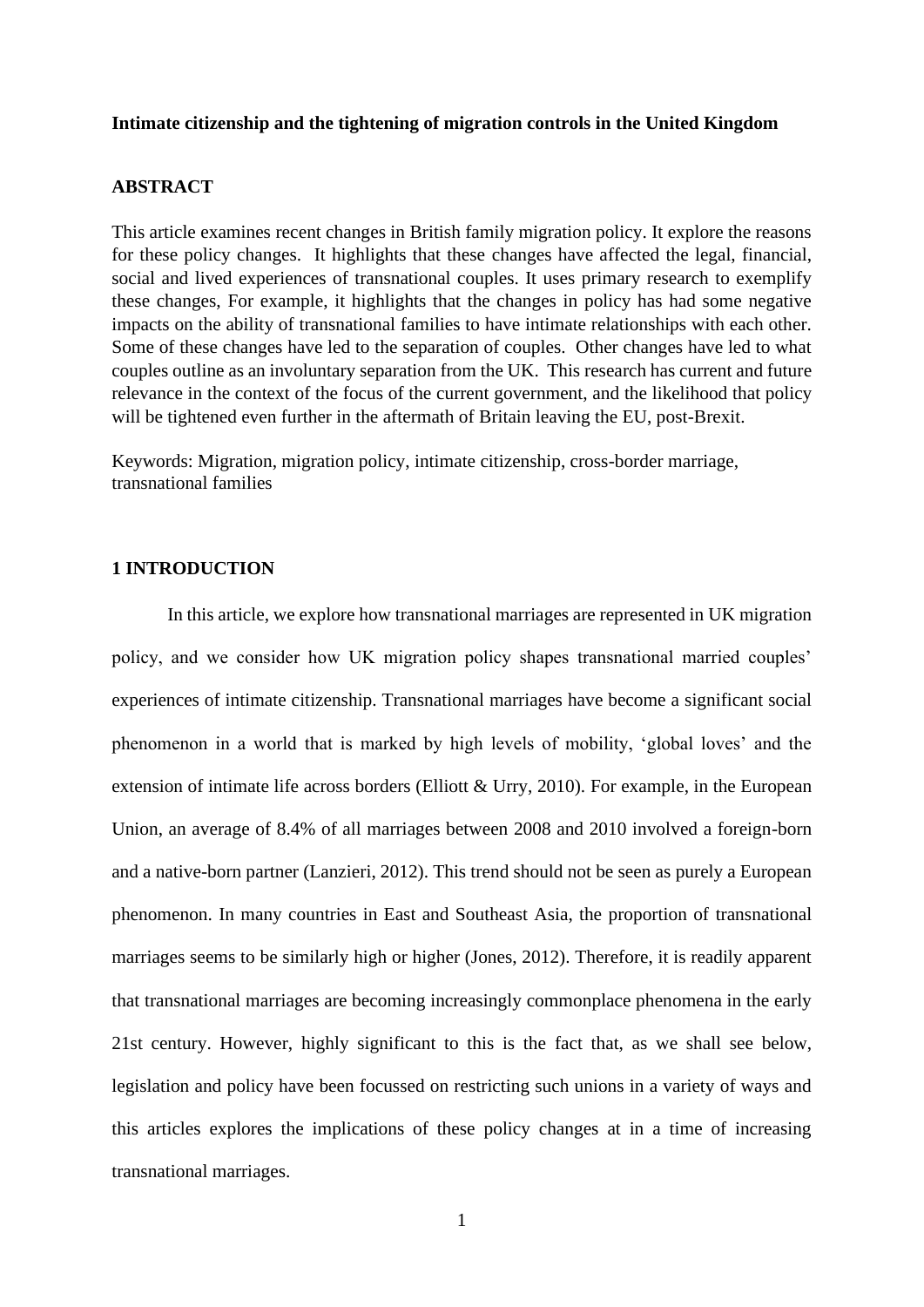It should be noted here that the focus in this article is specifically on transnational marriages, as opposed to either transitional families or transnational intimate relationships. Definitions of these three terms are shown below:

#### [Insert table 1 here.]

These definitions are somewhat simplified, but they highlight important sociological differences to individuals in terms of expectations, obligations and social spaces. The significance of these differences should become evident later on in the paper. The focus of this article is on transnational marriages, as this has important legal and policy implications which will be detailed below.

It should be noted at the outset that while the academic study of transnational marriages has been increasing in recent years, this is still a contested field in terms of what a 'transnational marriage' is. This is because the term can refer to marriages within a country, across countries, across continents, and marriages within and outside ethnic groups regardless of where they live, as exemplified by Charsley's (2012) anthology on transnational marriages, through which the authors use a variety of definitions of transnational marriages. More specifically, when talking about such marriages in Asian societies, Lu (2007) identifies two distinct ways in which the phenomena has been conceptualised. The first relates to where the focus of attention is on issues of geography, nationalism, race, class and gender and where particular attention is paid to marriages occurring in exploitative situations. The second is where the individuals marry with an intention of creating and shaping their future together, but their choices are mediated by actors such as the state. It is this second conceptualisation which this paper is analysing the transnational marriage of its participants.

A significant reason for the growth of such transnational marriage is that economic globalisation has mobilised large populations, facilitating the extension of intimate ties across borders, through faster and cheaper travel and new means for long-distance communication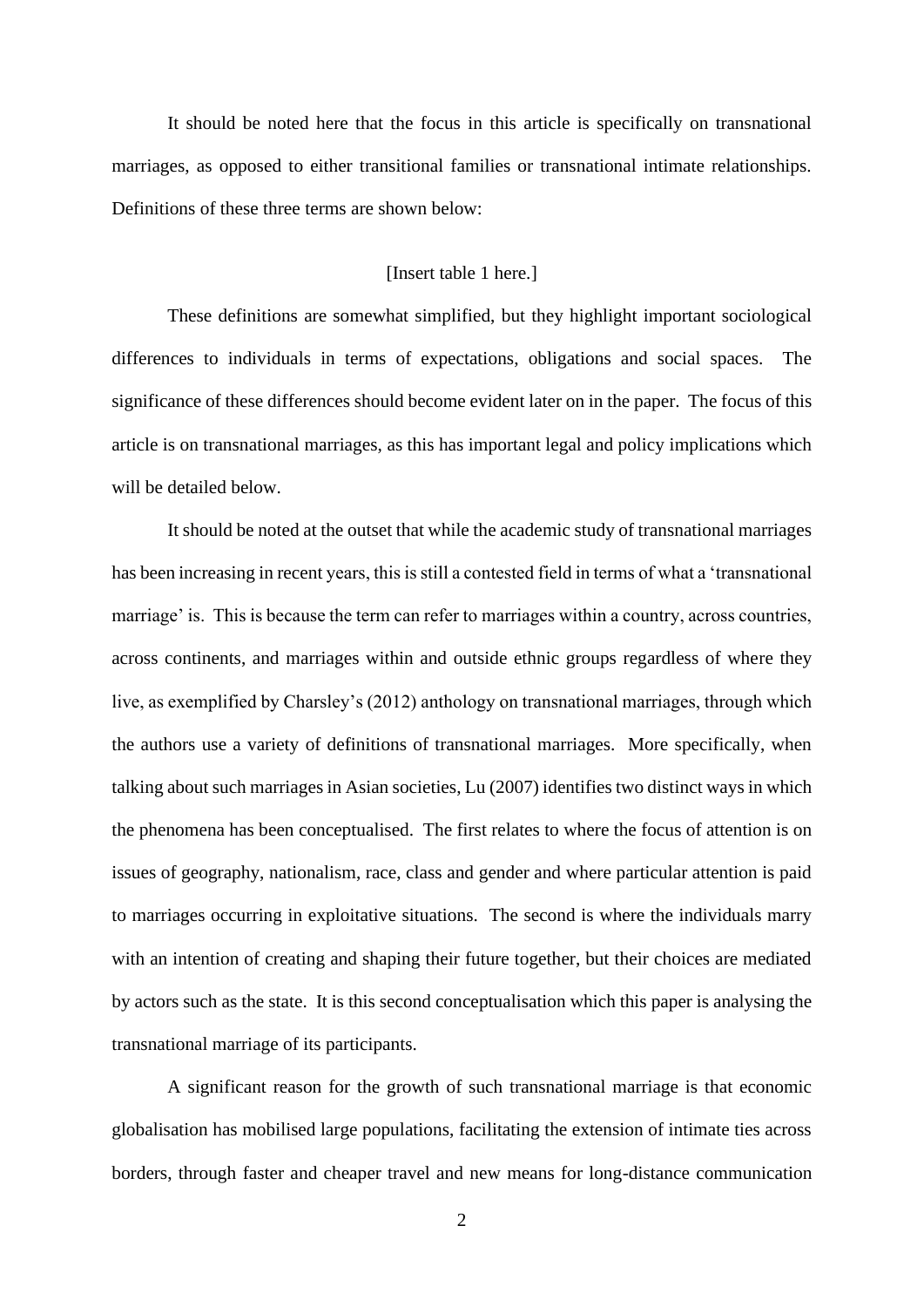(Elliott & Urry, 2010). At the same time, socio-economic disparities and the precariousness of employment in many parts of the world has impelled individuals to cross borders for economic reasons (Lu, 2007). Transnational marriages are an increasingly common result of this new mobility (Charsley, 2012). In an international legal context, Article 16 of the United Nations' *Universal Declaration of Human Rights* (UDHR) seeks to guarantee the right to family life.

However, perhaps not surprisingly in relation to the UDHR, at the national level these rights may be guaranteed less unequivocally, as transnational family relationships, whether married or unmarried, may be complicated by migratory regimes that restrict transnational couples' joint residence in the same country or otherwise restrict their personal lives. Public policies, laws and bureaucratic regulations may articulate cultural norms that demand homogeneity in terms of nationality and cultural and ethnic origin from intimate partners. In the European Union, these norms have come to be expressed in growing legal restrictions that result from public concern over "sham marriages" that serve as a pretext for immigration control (Kringelbach, 2013).

It should be noted that the UK is not the only country in the OECD in which the issue of marriage-related migration is seen as problematic, as evident from the restricting of spousal immigration in countries including but not restricted to Austria, Belgium, Denmark, France, Germany, the Netherlands, Norway, and Sweden, (Block, 2015; see also Bonjour and de Hart 2013; Eggebø, 2012). However, what is particularly evident in the UK is how transnational marriages are frequently challenged as illegitimate in both public and political discourse. Publically, D'Aoust (2017) has observed how newspapers in the UK continually publish stories about 'sham marriages' with conspicuous regularity, casting transnational couple relationships in a clearly negative light. These media reports form a pronounced association between marriages between partners of different national origins and economic migration, rendering such relationships illegitimate as intimate bonds and rendering invisible the specific needs of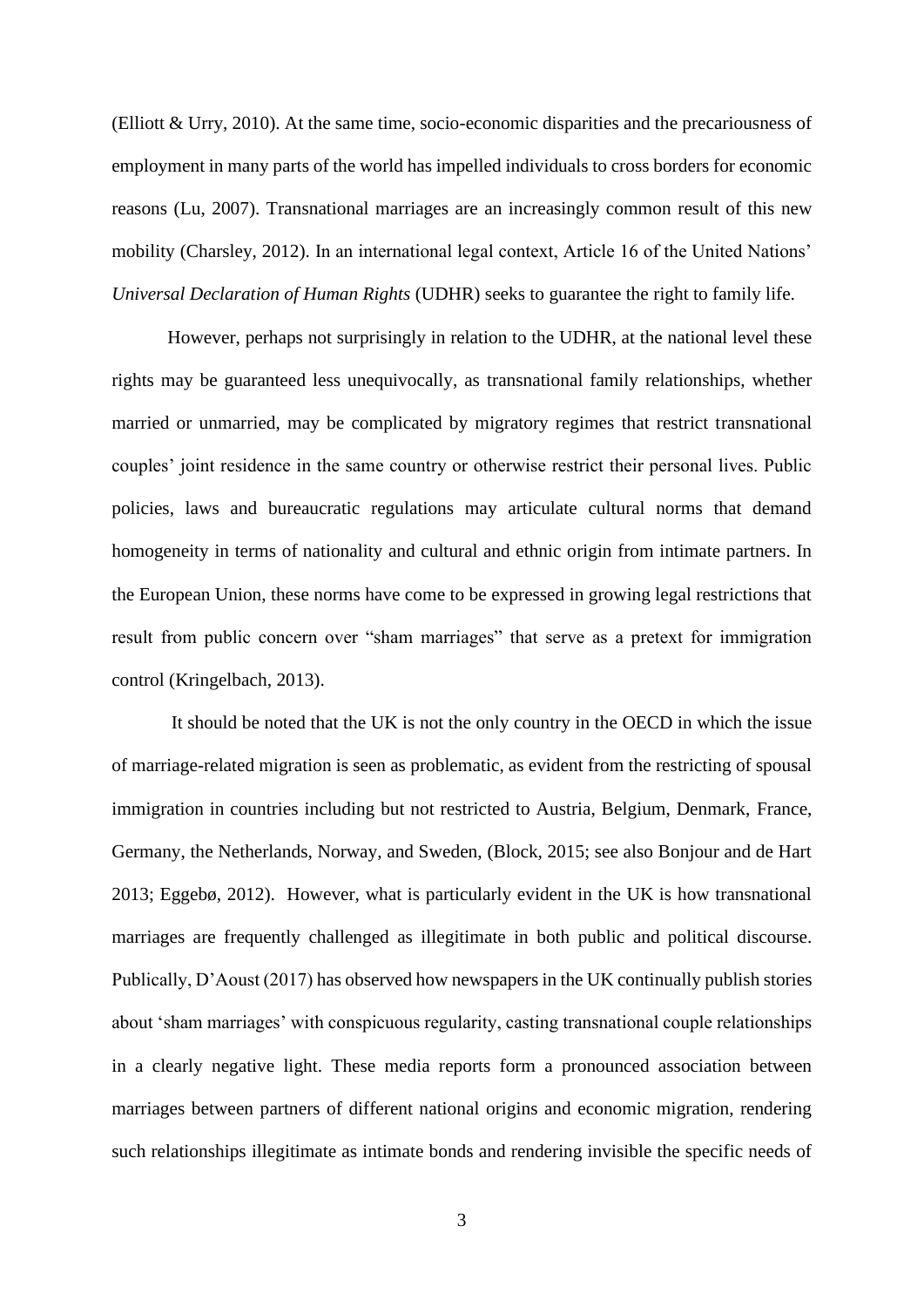transnational couples and their families. This socio-cultural marginalisation remains an important feature of transnational couple relationships, and has been reinforced by changes to migration policy that imposes tightened restrictions on marriage migrants and their dependents, entailing a substantial decline in family-related migration into the UK, in contrast to an overall increase in net migration in the same period (Sealey, 2016). Additionally, political discourse has increasingly become 'shrill' on migration in general, with links being drawn by the former Prime Minister between immigration and social ills (Robinson, 2013). Perhaps not surprisingly, this generalised negative perception of migration in general permeated into the discourse on transnational marriage migration, as will be detailed below.

While, as stated above, transnational marriages have attracted considerable attention among scholars of migration and elements of this process of tightening restrictions on family migration have been documented in the academic literature, some of the attendant publications precede the outlined changes since 2010 (Wray, 2009). Accordingly, in this article, we build on this earlier research to ask how *current* British migration policy represents and impacts on transnational marriage. At the same time, we add an original and so far under-explored perspective to attendant academic debates, by asking how marriage migration policy may affect transnational couples' experiences of intimate citizenship. Intimate citizenship refers to the scope of legitimacy of specific practices of intimate life, in social, cultural, political and legal terms. The term citizenship is used generally to refer to the rights and responsibilities that individuals have within a nation, as elucidated most famously in T H Marshall's (1950) tripartite formulation of citizenship. The key point about Marshall's analysis is its focus on the importance of social rights to citizenship. Ken Plummer builds on Marshall's significance of social rights to analyse public conflicts and personal choices concerning issues of love, sex, reproduction, marriage, family and so forth, in a world in which each of these issues involves considerable uncertainty and complex decision: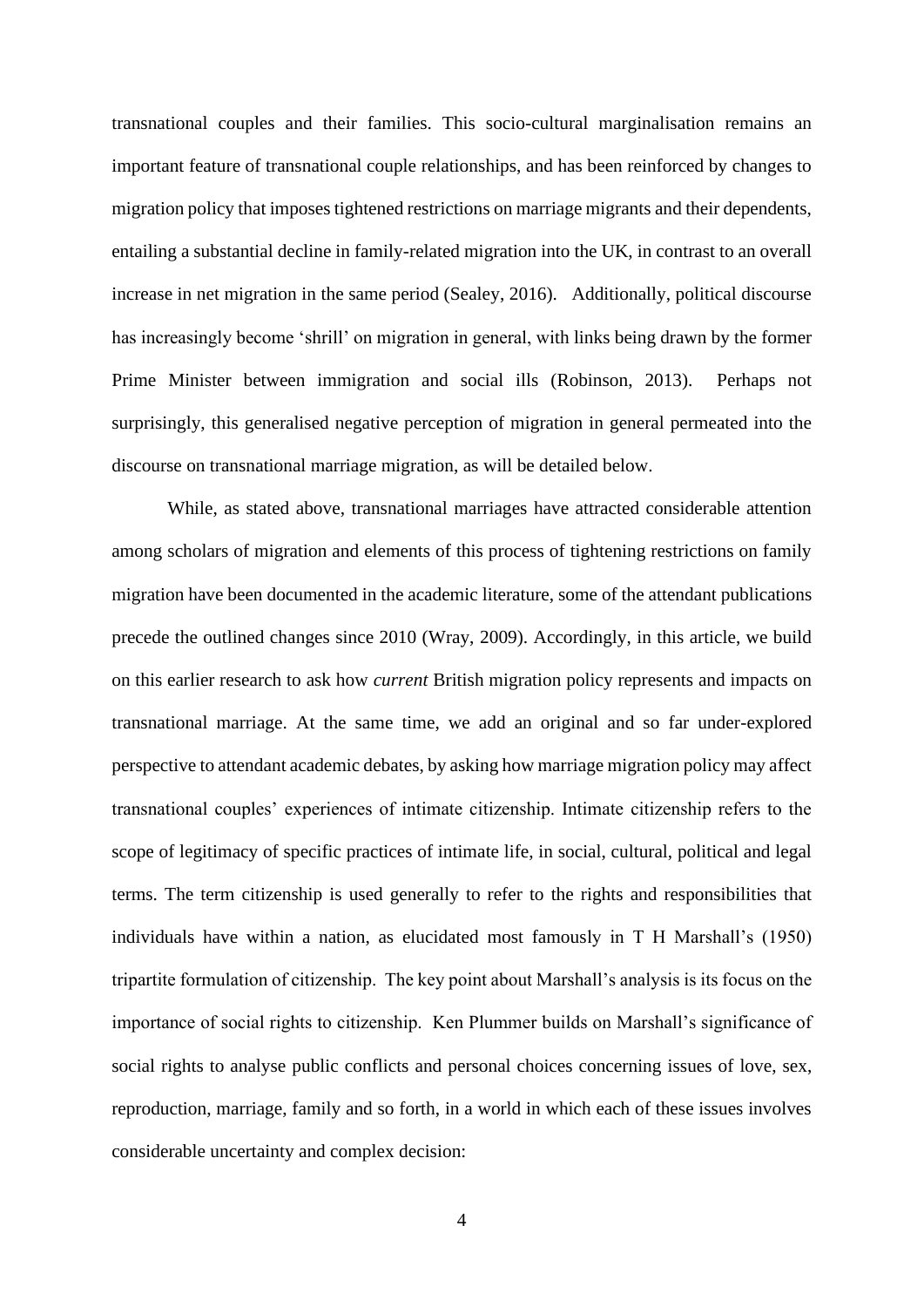[...] intimate citizenship looks at 'the decisions people have to make over *the control (or not) over* one's body, feelings, relationships; *access (or not) to* representations, relationships, public spaces, etc.; and *socially grounded choices (or not) about* identities, gender experiences, erotic experiences. It does not imply one model, one pattern or one way. (Plummer, 200: 13f.)

While the concept is grounded in sexualities and queer studies, it can be usefully extended to look at migration policy and its impact on migrants' experiences of intimate relationships. Analytically, intimate citizenship draws attention, on the one hand, to the ways in which such marriages are publicly recognised or contested in political debate, law, mass media and everyday social interaction. On the other hand, intimate citizenship also highlights the ways in which individuals make decisions about their transnational intimate lives within the institutional constrains of the societies in which they live. If we accept Plummer's argument that such intimate citizenship is an important component of social rights, then we can argue that any negative policy changes exemplifies the point made by Marshall that a denial of such rights is a denial of citizenship. Given the tightening of migration controls in the United Kingdom over the last 10 years, and the likelihood of further tightening from the 2016 EU referendum result, it seems important to analyse, from the perspective of intimate citizenship, the ways in which transnational marriages are represented in migration policy and the consequences which these representations have for transnational couples.

# **2 METHODS**

Our analysis is grounded in multiple data sources. Firstly, we analyse migration policy and attendant publications and official reports. We draw mainly on 2 government publications issued in 2011 by the Home Office and the Migration Advisory Council, as these have had a major influence on policy as will be detailed below. We analysed these documents using qualitive policy analysis to highlight where policy changes occurred specifically from these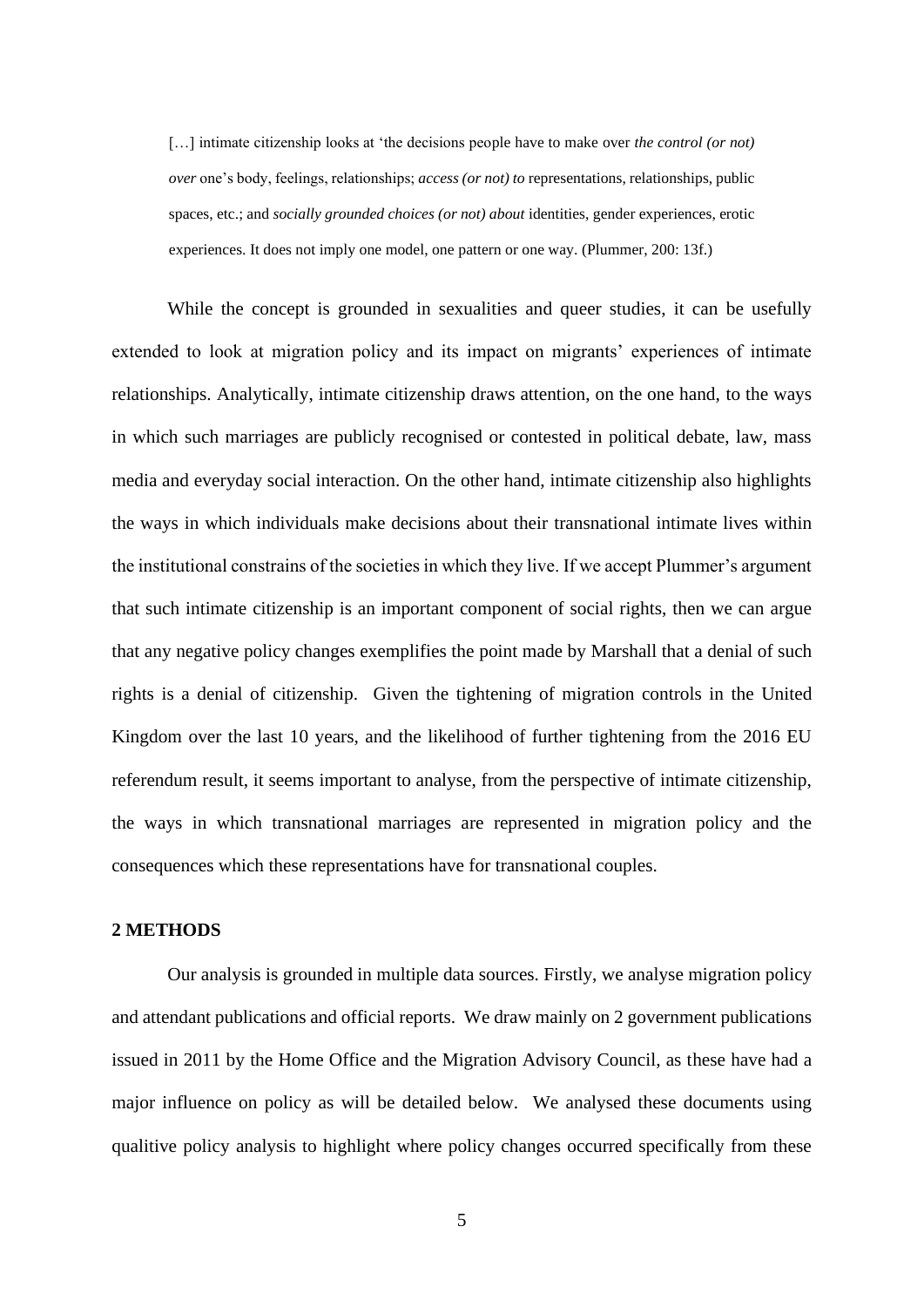documents, which does not always happen. To do this we draw on McConnell's (2010) typology of policy success and failure, wherein he outlined how the extent to which government goals and instruments are implemented as an important criterion for success or failure. As will be seen below, the government publications utilised have been highly instrumental in government policy in this decade. Secondly, we analyse narratives of migration and intimate life of transnational married couples, to understand their experiences of intimate citizenship. These personal narratives form part of a larger study on transnational Chinese-Western marriages in London and Beijing.

At the time of the interviews, all the participants shared specific characteristics. This included the fact that all participants, first, were in a long-term, either married or unmarried, intimate relationship with a Chinese respectively Western partner. At the time of the interview, these couples were resident in either London or Beijing. All participants were highly-skilled professionals, with education to at least degree level and white-collar employment in a range of professions, including, among others, banking and finance, human resources, the arts and academic research. Participants' age ranged from the mid-20s to the late 40s. Interviews were conducted by the principal researchers or by research assistants between early 2016 and early 2017. Wherever possible, interviews took place in participants' native language.

In this article, we focus on two of these interviews. We have chosen to focus on these two interviews in so far as they bring to the fore the relationships between migration policy and intimate citizenship with particular clarity. The relatively small sample size differs from the majority of qualitative-based research which normally entails 30+ participants. However, the small sample size reflects a focus on critical case sampling, outlined by Cresswell (2014) as the selection of a small number of important cases chosen specifically as the ones most likely to explain the phenomena of interest. Additionally, critical case sampling has the advantage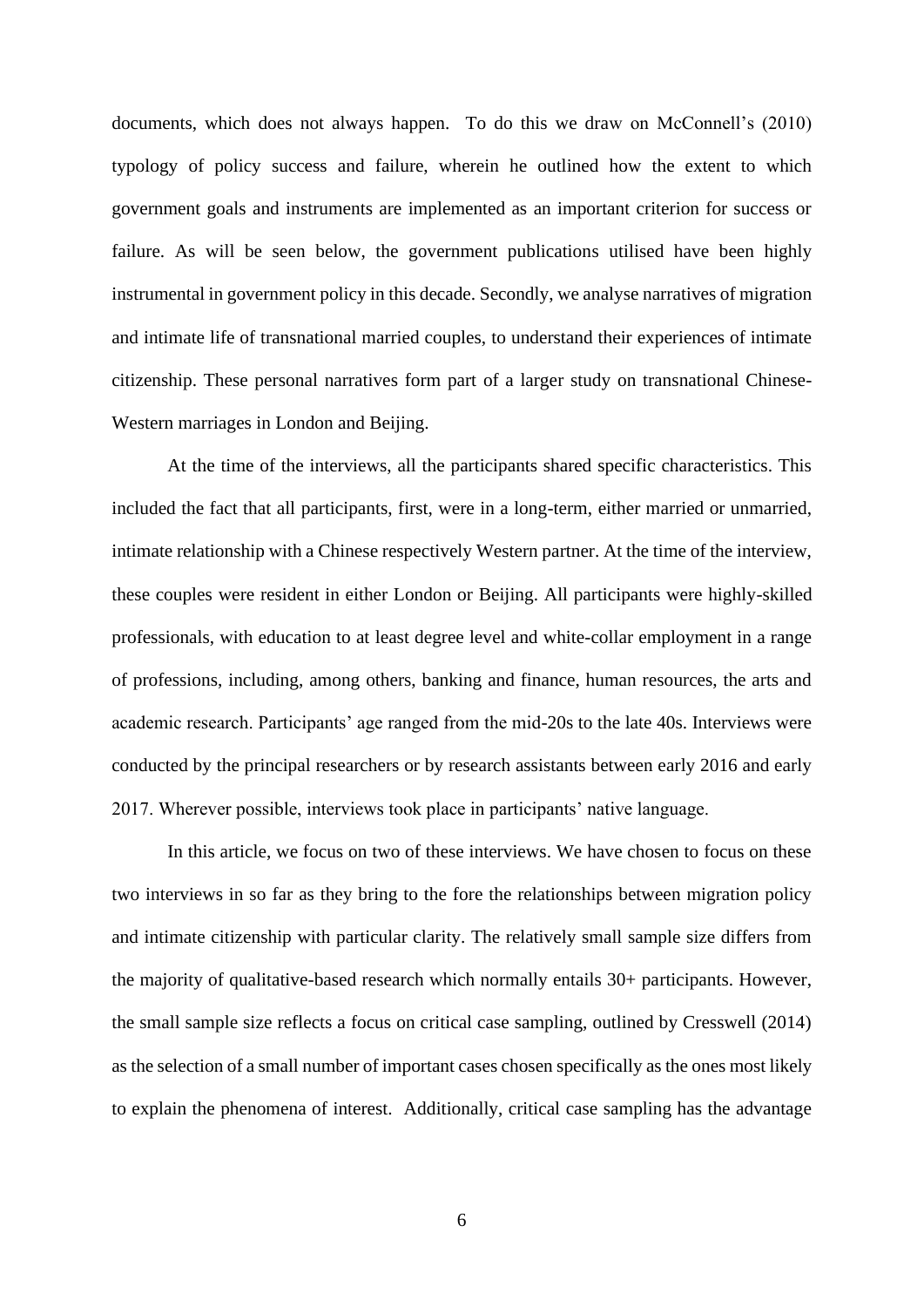of ensuring that the data does not become repetitive and the analysis does not lose its depth (Guetterman, 2015).

Critical case sampling is applicable where the largescale existence of a phenomenon is not readily apparent, as in this study. This is relevant here as the primary focus of the interviews concerned narratives of transnational intimate relationships at large, rather than specifically the impact of migration policy on intimate citizenship. The latter was particularly salient in the narratives of the two couples on which we draw here, which points to an underexplored aspect of research on intimate citizenship. The application of critical case sampling through these two case studies has allowed this issue to be analysed in depth, and the wider implications of this is outlined in the conclusion. The combination in our research of multiple sources of data and analysis has enabled us to provide a multilevel account of public policy focused not just on why policy changes, but on the specific outcomes from these policy changes.

An important limitation of this sampling technique is wider statistical generalisations from the sample are not possible, although logical generalisations can be made. Accordingly, it is not our aim to formulate empirical generalisations as to the frequency with which visas are granted or denied to transnational couples or immigration policy affects transnational marriages in any other way. Rather, this element of our analysis seeks to bring to the fore how migration policy may shape transnational couples' experiences of intimacy, belonging and citizenship.

## **3 MARRIAGE MIGRATION POLICY IN THE UNITED KINGDOM**

Consterdine (2018) draws a distinction in the UK's historically restrictive migration policy between wanted and unwanted migration, and locates marriage migration in the UK squarely as unwanted when comparing it to economic migration. In particular, in the UK's long pofst-colonial history of migration, such unwanted migration was specifically targeted at non-white immigrants, suggesting a racialised migration regime (ibid), within which family migration has been policed as 'a potential danger to border integrity by providing an entry point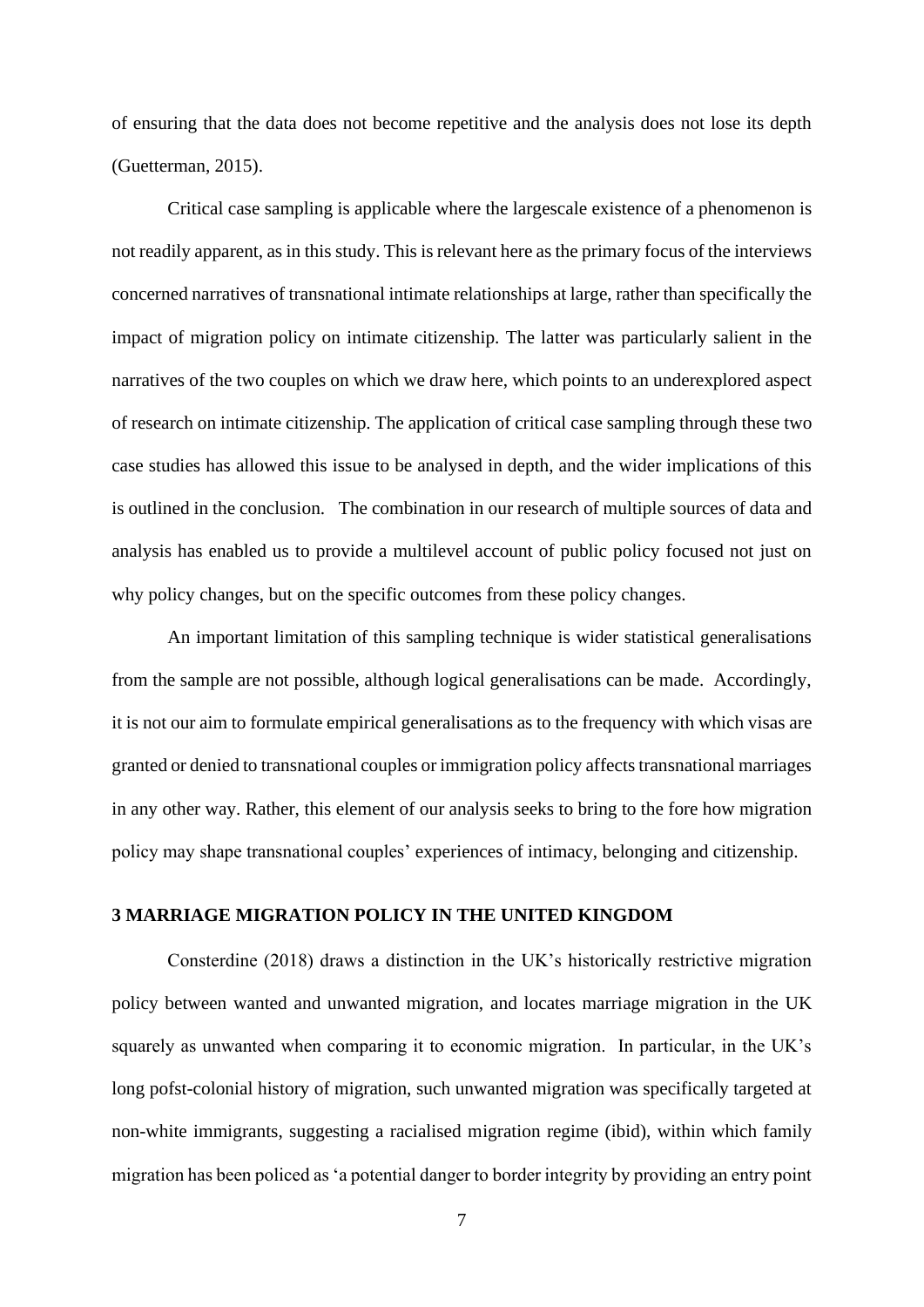for difference' (Gedalof, 2007: 84). Gedalof specifically highlights the problematising of extended families within other cultures as a marker of how policy has sought to maintain the primacy of the nuclear family at the expense of less traditional family types. Thus, underpinning this anxiety has been a desire to regulate the suitability of migrants entering the country, wherein, according to Yuval-Davis et al. (2005: 516) 'the myth of common origin and a fixed immutable, ahistorical and homogenous construction of the collectivity's culture and/or religion as an encapsulating totality is central to such constructions.' Consequently, policy has exhibited racialized undertones in terms of which type of family is acceptable. For example, Turner (2015) observes how marriages were banned in colonial India between the colonist and the native population because of the 'unsuitability' of the native population. More recently, Turner also observes how family migration restrictions has frequently targeted the South Asian community, due to a focus on the behaviours and cultural practices of these communities, and wherein 'these practices were viewed as antagonistic to those values and principles underlying British society' (Turner, 2015: 636).

Turning to more recent policy, the year 2011 was a significant year for the general direction of current legislation and policy concerned with transnational marriage migration. It was in this year that two significant Reports were published by the then Coalition government which have and continue to contribute directly to policy. The most significant of these was the proposals for reform of family migration entitled *Family Migration: A Consultation* (Home Office, 2011). This Report was a response to a government commissioned consultation process overseen by Theresa May, the then Home Secretary and current (at the time of writing) Prime Minister. As the Report states, its focus was on 'preventing and tackling abuse, promoting integration, and reducing burdens on the taxpayer', (pg.6), and made a number of significant general policy proposals in these regards, more of which below. The second Report was also commissioned by the government, and was conducted by a government appointed Migration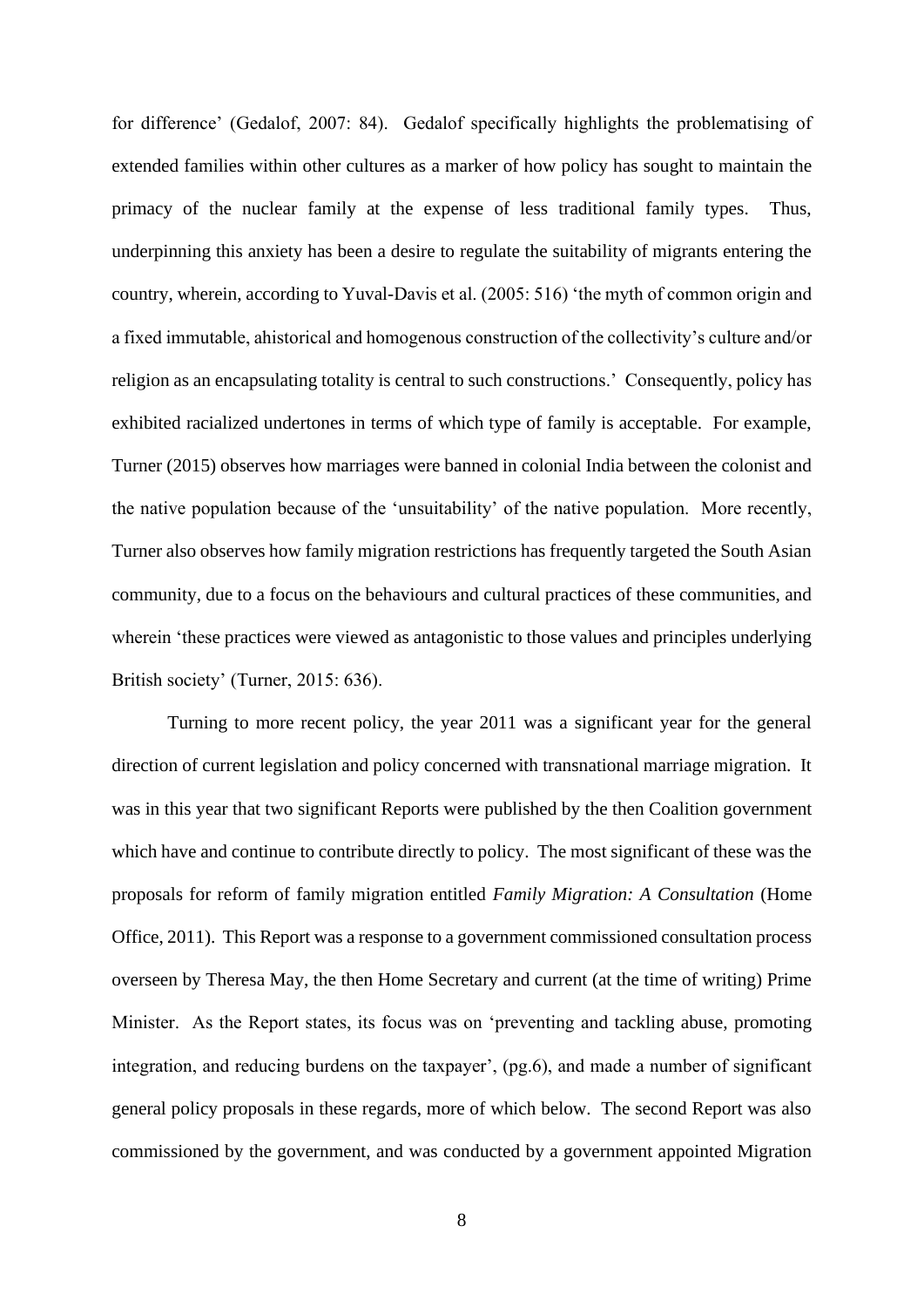Advisory Committee (MAC). The title of the Report was '*Review of the minimum income requirement for sponsorship under the family migration route*' (MAC, 2011), with a focus on determining a minimum income threshold for those wishing to bring their spouses/partners and dependants into the UK so that they did not become a burden on the State. Although this Report had a specific financial emphasis on policy, a key observation that the MAC made was that 'the issue of family migration is complex with economic, legal, moral and social dimensions' (MAC, 2011: 7), and this should become evident below.

The context of these Reports cannot be separated out from wider general issues with migration that were occurring then and continue to occur at the time of writing. There was a rising concern within the general population with continued large increases in net migration over a number of years, a concern that led to a focus on restricting migration and restricting benefits paid to migrants (Sealey, 2016), and ultimately led to the June 2016 EU referendum that voted for the UK to leave the EU (Consterdine, 2018) The 2010 Coalition government put in place a number of specific polices geared towards this focus, restricting entry to students, skilled workers, unskilled migrants and spousal migration (see Sealey, 2016 for a summary). An interesting point to note however is that due to EU freedom of movement rules, most of these restrictions could only focus on non-EEA nationals, particularly from Commonwealth countries and regions such as Asia and Africa.

The *Family Migration: A Consultation* Report made this focus on restricting non-EEA spousal migration evident in its two main proposals to:

- 1. Introduce a new minimum income threshold for sponsors of spouses, partners and dependants
- 2. Define more clearly what constitutes a genuine and continuing relationship, marriage or partnership for the purposes of the Immigration Rules.

Source: Home Office, 2011a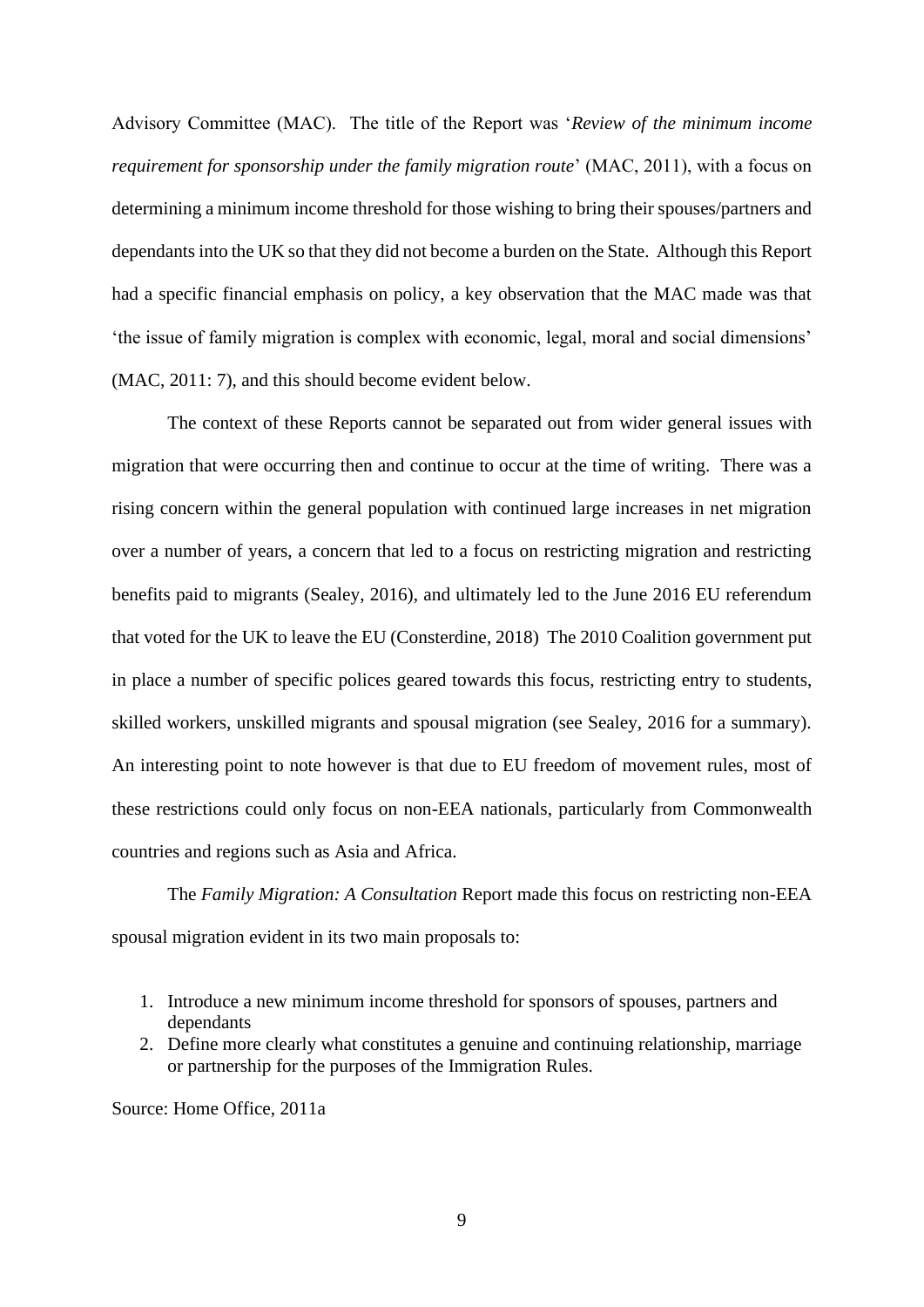What should be evident from the list of proposals above is the explicit focus on limiting migration through the marriage/civil partnership or spousal entrance route, and there have subsequently been a number of policy and legislative changes that reflect this explicit focus. The observation of the Home Office (2013: 5) is very pertinent here, as it stated that 'as the requirements for non-EEA nationals seeking to remain in the UK to work or study have become more selective, it has become more attractive for non-EEA nationals to try to use marriage or civil partnership as a means to remain and settle in the UK'. This study highlights that the recent focus in policy has been on closing down this route through changes to the legal and financial context of transnational marriage migration, and thereby seeing controls on transmigration marriage migration as primarily an immigration concern above anything else.

### **4 LEGAL CHANGES**

The legal term for someone wishing to stay in UK due to relationship ties whether married or not is 'spouse/civil partner'. There are essentially two main immigration categories for someone who wishes to enter the UK as a spouse/civil partner. The first is *leave to enter or remain*, which means that they are able to enter and leave the country for a set period of time, usually up to 33 months. The second category is *indefinite leave to remain*, which means that there is no time restriction on the amount of time they are able to remain in the country, they effectively have a permanent right to reside in the country. Which category an individual is assigned to is first dependent on a) whether and where marriage/civil partnership took place and b) where the individual(s) lived prior to the spouse/civil partner application for entrance to the UK. In general terms, it is easier to enter the UK as married or in a civil partnership than it is if you are in an unmarried relationship. It is also easier the longer the relationship has lasted and if individuals have been living together for a period of time as a couple, and also if the application is made by a resident UK national rather than where both individuals live abroad.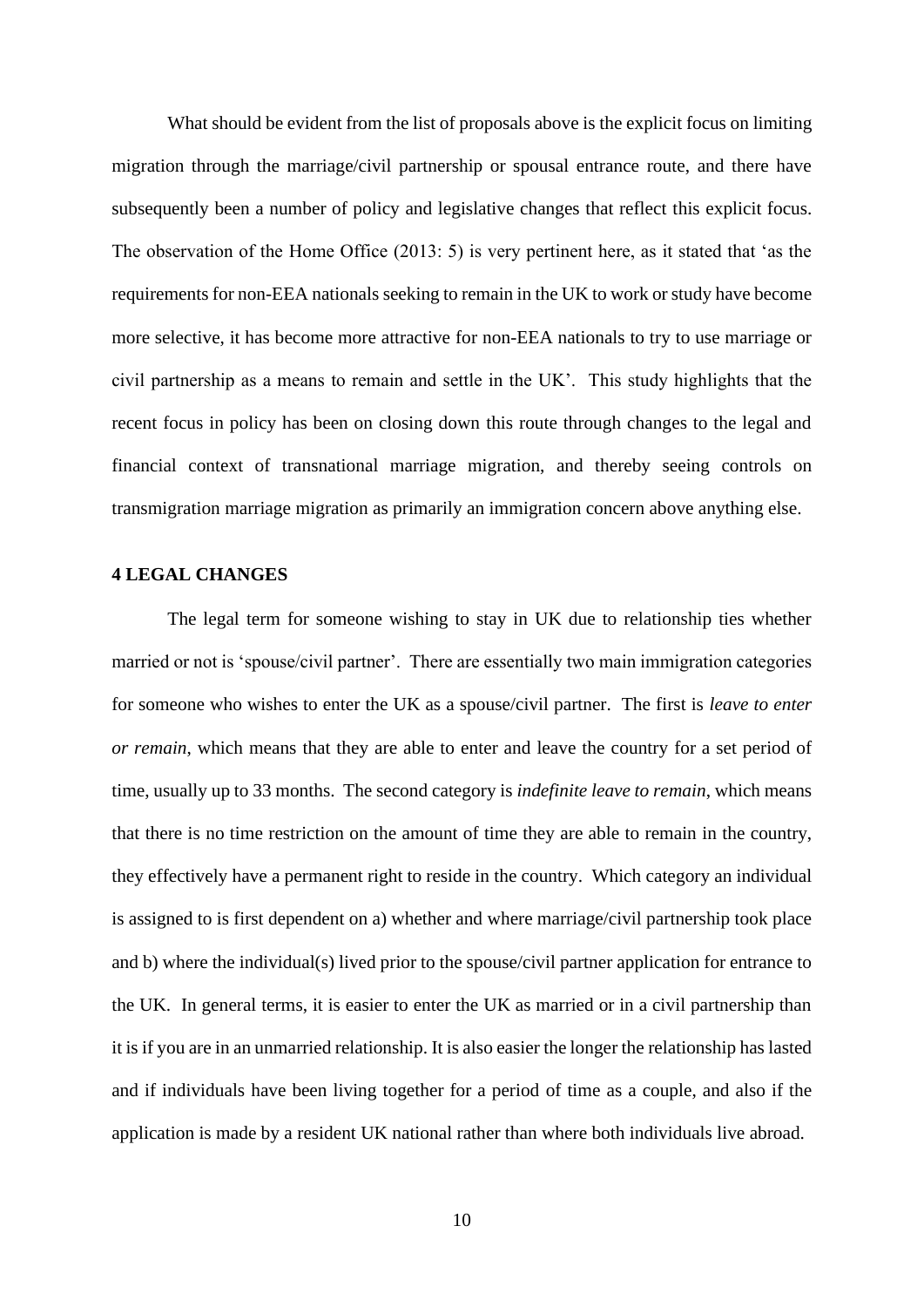Where transnational marriages have taken place abroad, the question of validity is not applied in a restrictive manner, meaning that the focus is not on whether the marriage is legal in the UK. Rather, it focusses on whether the marriage is legal in the relevant country, as evident from the fact that marriages can be deemed as valid even if polygamous, even though polygamy is illegal in the UK (Home Office, 2013). Also, the requirement of 'evidence of an intention to live together' does not mean actual evidence of living together prior to the application. This is from an acknowledgement that in some cultures, living together prior to and after a civil ceremony is not possible without an addition religious ceremony, and so the evidential requirement is only receipt of a religious and civil marriage certificate (UK Visas and Immigration, 2013). The Marriage (Same Sex Couples) Act 2013, which legalised same sex marriage in some parts of the UK, effectively extended these provisions to married same sex couples.

There is however no such cultural leeway for marriages that occur in the UK, and a major theme of policy over recent years has been to tighten the UK's legal definition of marriage in general, which has had an implication for transnational marriages. This means that there is a more restrictive regime that exists for marriages that take place in the UK between transnationals. All marriages which take place in the United Kingdom are governed primarily by the Marriage Act 1949, but the Immigration Act 2014 made some important changes to the marriage requirements between transnational. Its main focus was to limited the incidences of 'sham marriages' between EEA nationals and non-EEA nationals, wherein a sham marriage is defined as 'a marriage or civil partnership entered into for immigration advantage by two people who are not a genuine couple'. Home Office (2013: 5) states that 'A sham marriage or civil partnership is to be distinguished from a marriage or civil partnership entered into by a genuine couple from where it may be convenient for immigration or other reasons for the couple to be married or civil partners.' Prior to the Act, the Home Office identified sham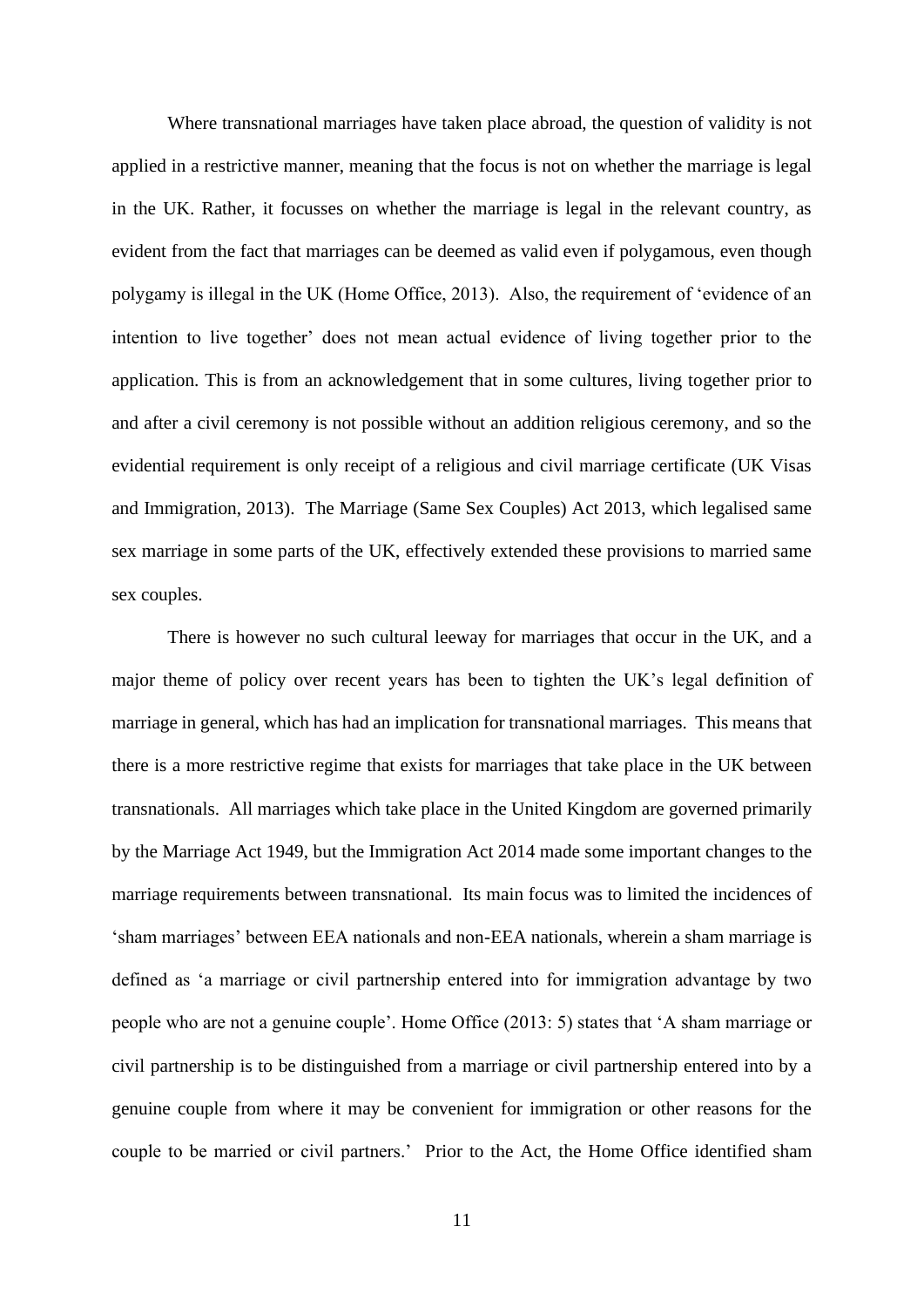marriages as 'a significant threat to UK immigration control' (Home Office, 2013:3), with an estimate that between 4,000 to 10,000 applications a year to stay in the UK are made on the basis of a sham marriage or civil partnership (Home Office, 2013: 5). Some of the measures introduced included:

- 1. Increasing the waiting period between the notification of a marriage and the actual marriage ceremony;
- 2. A power to investigate suspected sham marriages;
- 3. An inability to get married or enter into a civil partnership for non-compliance with an investigation;
- 4. And action where it was deemed that a sham marriage would or had taken place, including refusal, deportation and prosecution.

The important points about these changes is that they apply to all marriages where the immigration status of a non-EEA national could benefit from the marriage or civil partnership, meaning in effect, the responsibility is on individuals to prove that the marriage is not a sham, not the other way around. This means that all non-EEA transnational marriages in the UK has come to be seen as an immigration issue, with legislation put in place to deal with it as such. Analytically, Charsley and Benson, (2012) have argued that perhaps the real sham in sham marriages has been the lack of quantifiable evidence of its existence and the lack of an empirical definition of what it is, and it is this sham which has been used to push through ever tightening measures to control it. Additionally, Bonjour and de Hart (2013) have argued that the construction of 'sham marriages' in legislation has the dual intention of both rejecting other cultures and reinforcing the 'superior' native culture and values. A possible reason for this is that 'false marriages' and 'forced marriages' are often conflated in immigration policy (Chantler et al., 2009), which serves to reinforce negative perceptions against family migration in general in debates and policies.

It should be noted that the currently policy outlined above has a remanence to the 'Primary Purpose' rule, which was abolished in 1997. When this was in place, it required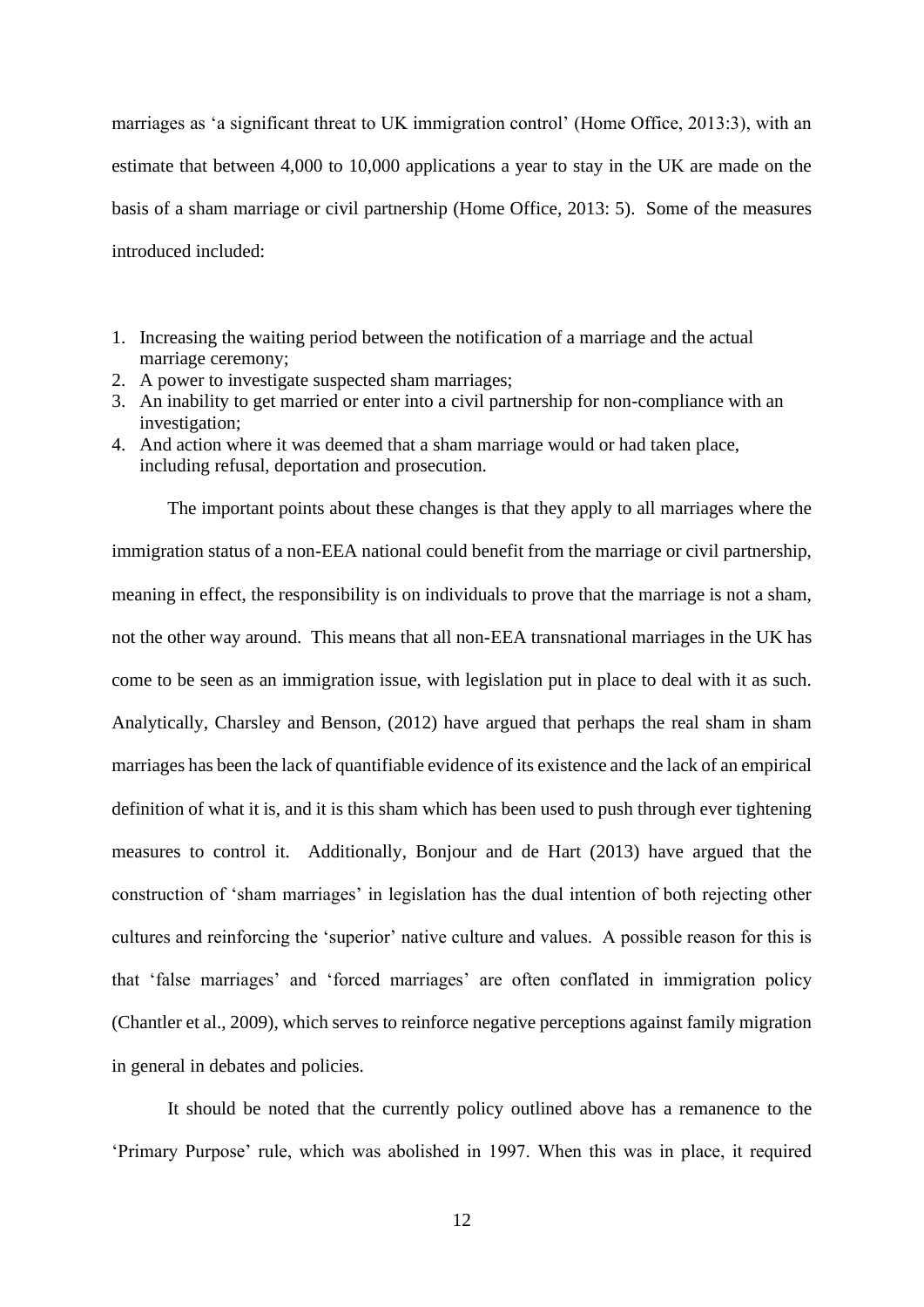foreign nationals married to British citizens to prove that the primary purpose of their marriage was not to obtain British residency. This is very similar to the policy of limiting sham marriages outlined not just in content but also in application, because within both the Primary Purpose rule and the 'sham marriages' legislation, the emphasis is on the those applying for residency to disprove a negative, not on immigration officials. Thus, as with the primary purpose rule, arguably the focus with sham marriages legislation is on 'regulating the migrantcitizen family as suitable and genuine' (Turner, 2015: 633) which can be seen as the continuation of the racialized focus in family migration policy outlined above.

The case of Ying from China and Thomas from Austria can be used to illustrate these points. They met 2012 when they were both studying at a university in London, and their relationship developed when they were nearing the end of their studies. Ying explained that her parents, although open minded, had warned her against dating a foreigner, as they feared that a transnational relationship would complicate her life and make it difficult for her to settle down. She attributes the fact that she nevertheless fell in love with and ultimately married Thomas to her exposure to foreign culture from an early age.

Ying's account suggests that her relationship with Thomas may be seen as a direct result of the easy, well-planned transnational mobility of studying abroad. However, Ying's relationship with Thomas faced serious complications almost right from its beginning. As Ying's studies were nearing their end, she soon had to leave the UK. Until April 2012, it had been possible for non-EU foreign students to remain in the country for a period of up to two years to find work, through the Post-Study Work Scheme (PSW), which was a way for international graduates from UK universities to remain in the UK for 2 years after graduation. However, just as Ying's studies were nearing their end, this scheme was cancelled. Due to Ying's inability to find work in the UK without already having a visa, she left the country, while Thomas took a job in London. As a result, she and Thomas had to continue their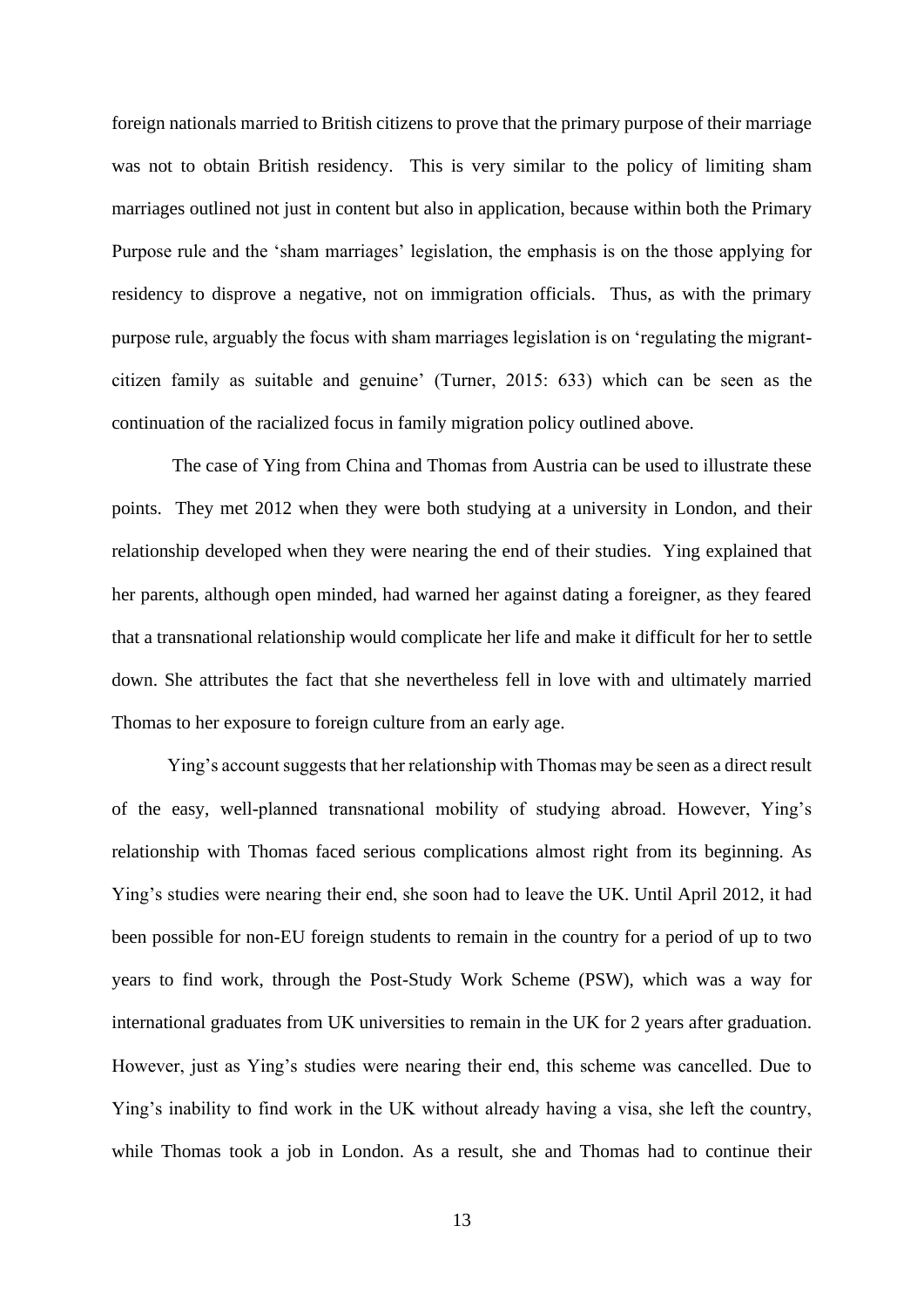relationship long-distance. This highlights the point made above about the relative difficulty of entering the UK in an unmarried relationship. As a consequence, the intimate bond that resulted from their encounter turned out to be less easy to maintain. They lived in an uneasy longdistance relationship for some time, as Thomas did not speak Chinese and felt unable to find employment in China. In the end, they decided to marry:

> The external pressure [on us] is relatively large, and the other issue is that he did not know how to be back together. […] In Britain I would not be able to find a job, so that there was little hope. And although he is more traditional, he still felt too young to get married. His father and mother did not agree with him to marry so early. He is now 27 years old, and his father was married at the age of 27, and so he found a reason to convince his father. His parents expect that I will go to the UK to find myself a job, so that the two of us can continue together. I have told them, how can that be, it is very difficult.

Ying's account makes it seem as if their decision to marry was a result as much of their involuntary geographical separation as of their love. The act of getting married itself turned out to be difficult, as most of the countries they considered for their wedding – the United Kingdom, Austria, Denmark and China – required one of them to obtain visas and provide a complex set of documents for these visas to be granted. This was very likely linked to the changes made in relation to sham marriages outlined above. In the end, they decided to marry in China. However, even after their marriage, Ying found her visa application to the UK rejected due to a technicality:

> I have been refused a visa once before. But as we are married, we now hope to get a visa and hope to settle there [i.e. in the UK]. […] My husband is not English, he is Austrian. In this case, there is a condition that, although my husband has been there for nearly a decade, he needs to submit proof. He did not include documents for his student stage, only for his work of two or three years.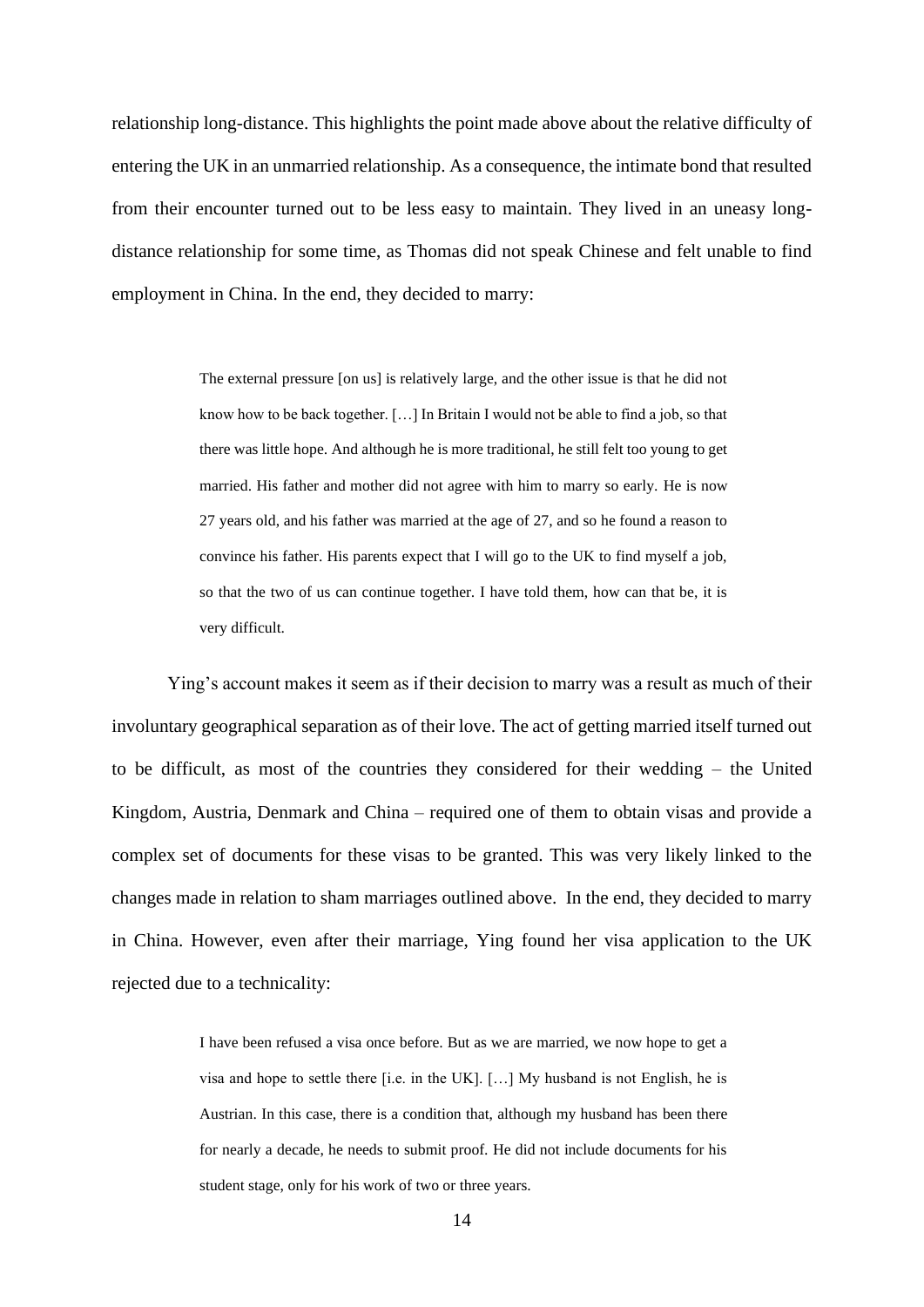At the time of our interview, Ying and Thomas had been married for three years, but they had never been able to live together. They pinned their hope on a future successful visa application, and they had already begun work on this application with the assistance of a British immigration lawyer.

Ying's and Thomas'story renders visible a fundamental contradiction of globalisation's current stage. On the one hand, young, highly-skilled individuals such as her and Thomas have become internationally mobile by the promise of foreign degrees and the resulting employment opportunities, or simply by the cultural appeal of living abroad. On the other hand, the intimate bonds they form in the context of their mobility are not easily recognised in migration law – as in the case of unmarried relationships – or face considerable legal barriers.

### **5 FINANCIAL CHANGES**

A second linked legislative factor that impacts on transnational marriage migration is income. Since July 2012, in another policy brought in by Theresa May as the Home Secretary, there has been a financial requirement in the form of a minimum income threshold that the UK resident spouse must meet in order that the non-UK resident spouse can come to live in the UK. This means that the EEA resident spouse has to have a minimum income of at least £18,600 per year and have been in salaried employment for at least 6 months prior for their non-EEA non-resident spouse to be eligible to enter the country. The threshold rises if the couple have dependent children. The income threshold is based on 2011 Report of the Migration Advisory Committee outlined above, and is designed with the intention that such migrants do not become a 'burden on the state', meaning having recourse to welfare benefits (Migration Advisory Committee, 2011: 1), as it is set at the income level at which a household is no longer eligible for tax credits or housing benefit while in employment. Where an individual is not able to meet the threshold, their spouse is not allowed to enter the country.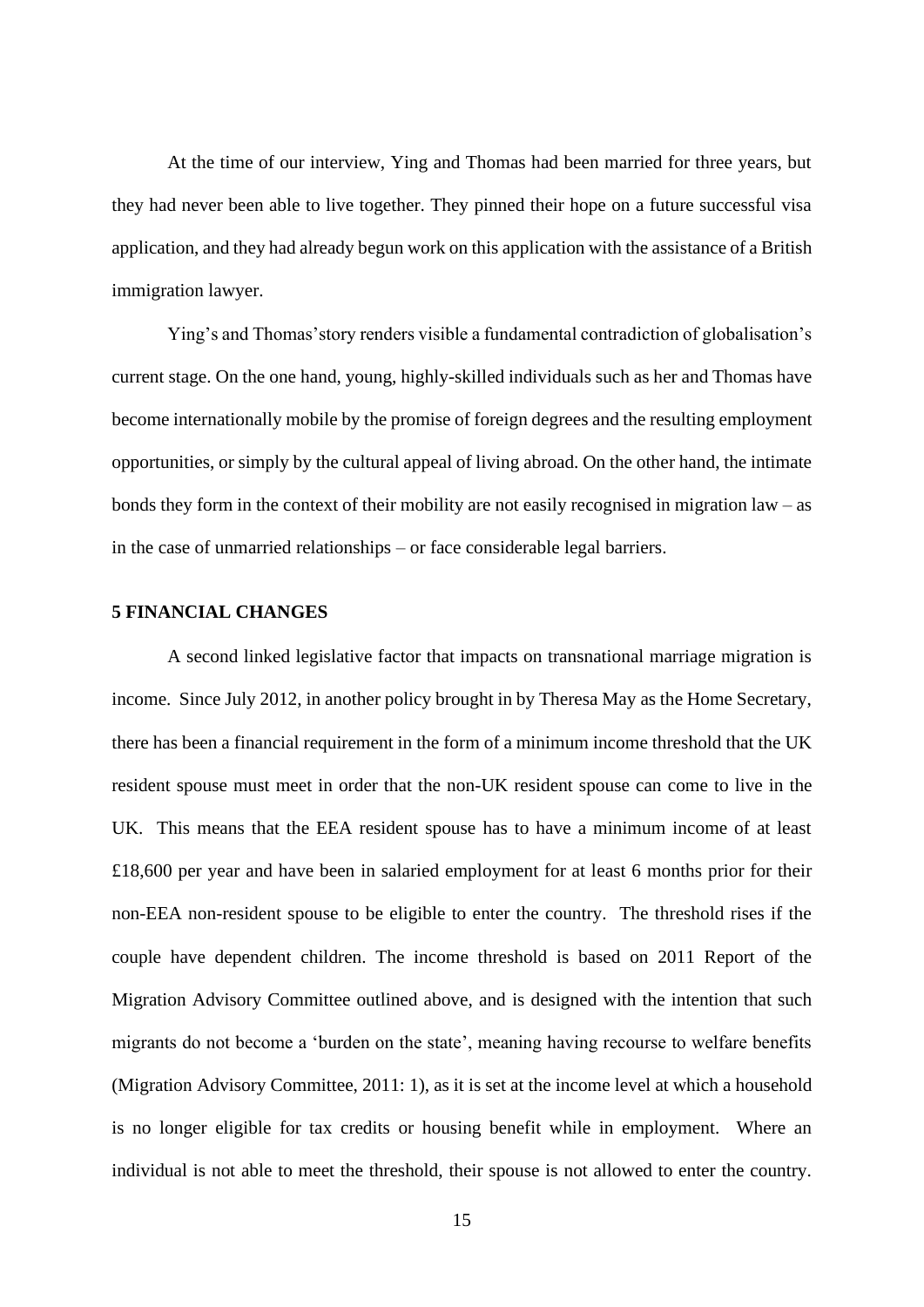An interesting facet of this policy is that it is based solely on the income of the EEA resident spouse, as the income of the non-EEA spouse does not count towards the threshold if they are not in the UK, from a concern that they may stop working after they come to the UK, meaning a drop in income and therefore having recourse to benefits (Gower and McGuiness, 2017).

One direct outcome of the policy has been to reduce the number of transnational spouses entering the UK. The actual numbers that the policy has prohibited from entering the UK is not known, but as an example, between 2013 and 2014, approximately 4,000 applications were put on hold due solely to failure to meet the maintenance requirement (Sumption and Vargas-Silva, 2016). This 'is the most conservative estimate of the number of people prevented from coming to the UK due to the policy in a given year, since many will not have applied, knowing that they were ineligible' (Sumption and Vargas-Silva, 2016: 10). This is because of the level at which the income threshold has been set is at a level that is above the income of 40-45 % of the UK population (Gower and McGuiness, 2017) and means that someone working full time and earning the National Living Wage set by government does not meet this income threshold. Some groups in particular such as young people, females and those living in London are less likely to meet the threshold (Sumption and Vargas-Silva, 2016).

Byrne (2015) has noted that these new minimum income rules rules have been relatively uncontroversial within the general public, except when they restrict the immigration of a normative marriage to the UK; this suggests that 'only certain relationships (which are all also heterosexual) are held up as worth of defence in these campaigns against the new restrictions... [only]the racialized (white) British citizen transnational love should be protected' (Byrne, 2015: para 6.12). In other words, only certain transnational marriage types should be exempt from these rules, in order to protect the 'normal' or 'non-racialised, non-other'. The minimum income requirement should also be viewed in the context of the previous Highly Skilled programme, which was a scheme designed to allow highly skilled people to emigrate to the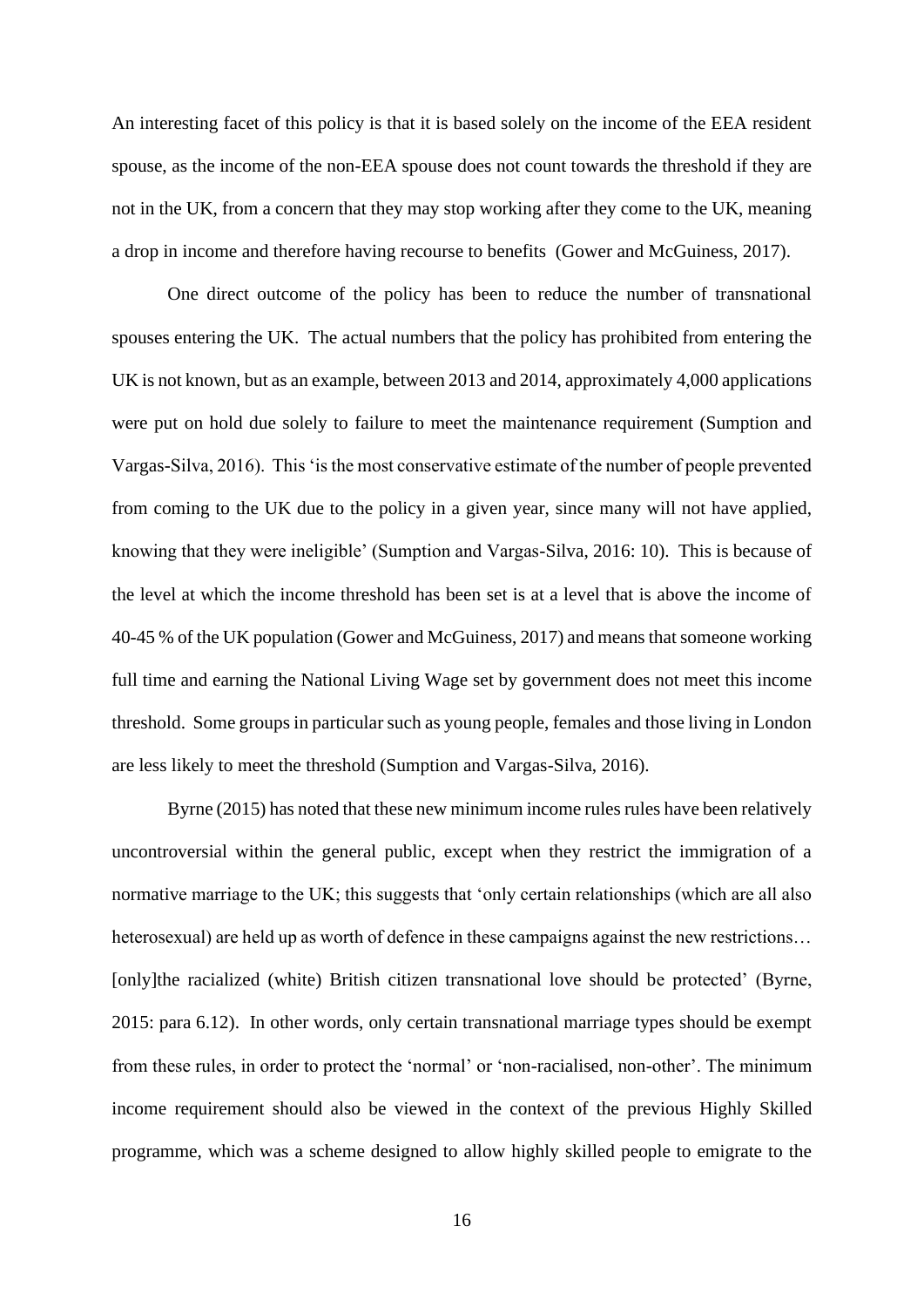UK for work. The emphasis in the programme on a high income had a specifically gendered impact, wherein it disadvantaged women more than men due to their generally lower income (Yuval-Davis et al., 2005). Likewise, it has been highlighted how the minimum income requirement particularly disadvantages women in a similar way. For example, 'while 28% of British males working as employees did not earn enough to sponsor a non-EEA spouse, this rose to 57% for their female counterparts' (Gower and McGuiness, 2017: 22). Similarly, the emphasis on no recourse to public funds reinforces the negative position of women in abusive relationships, as it necessities them to stay in such relationships for up to two years (Chantler et al, 2009). This highlights how migration policy in general, and marriage migration policy specifically, is not only racialized, but also gendered (Byrne, 2015).

The case of Lilly and Dewei can be sued to illustrate the impact of these changes. Lilly is British and had moved to China to conduct research for her PhD, with a joint British-Chinese scholarship, where she met Dewei, a Chinese national. At the time of the interview they had settled into a happy marriage, and they had recently had a baby. They were both conducting postdoctoral research at one of China's most prestigious universities while also working to support their family.

It had not always been their plan to settle down in Beijing. Initially, they had intended to move to the UK, and Lilly in particular expressed a strong wish to give something back to the British academic system that had funded her studies with generous scholarships. However, they had to abandon this plan when Dewei's application for a British tourist visa failed twice. Lilly explained that this was due to the suspicion that Dewei might intend to remain in the UK as an illegal immigrant:

The reasons they gave us were to do with – well, they were not satisfied that he was not trying to illegally immigrate or remain in the UK and work. Probably because we don't have a lot of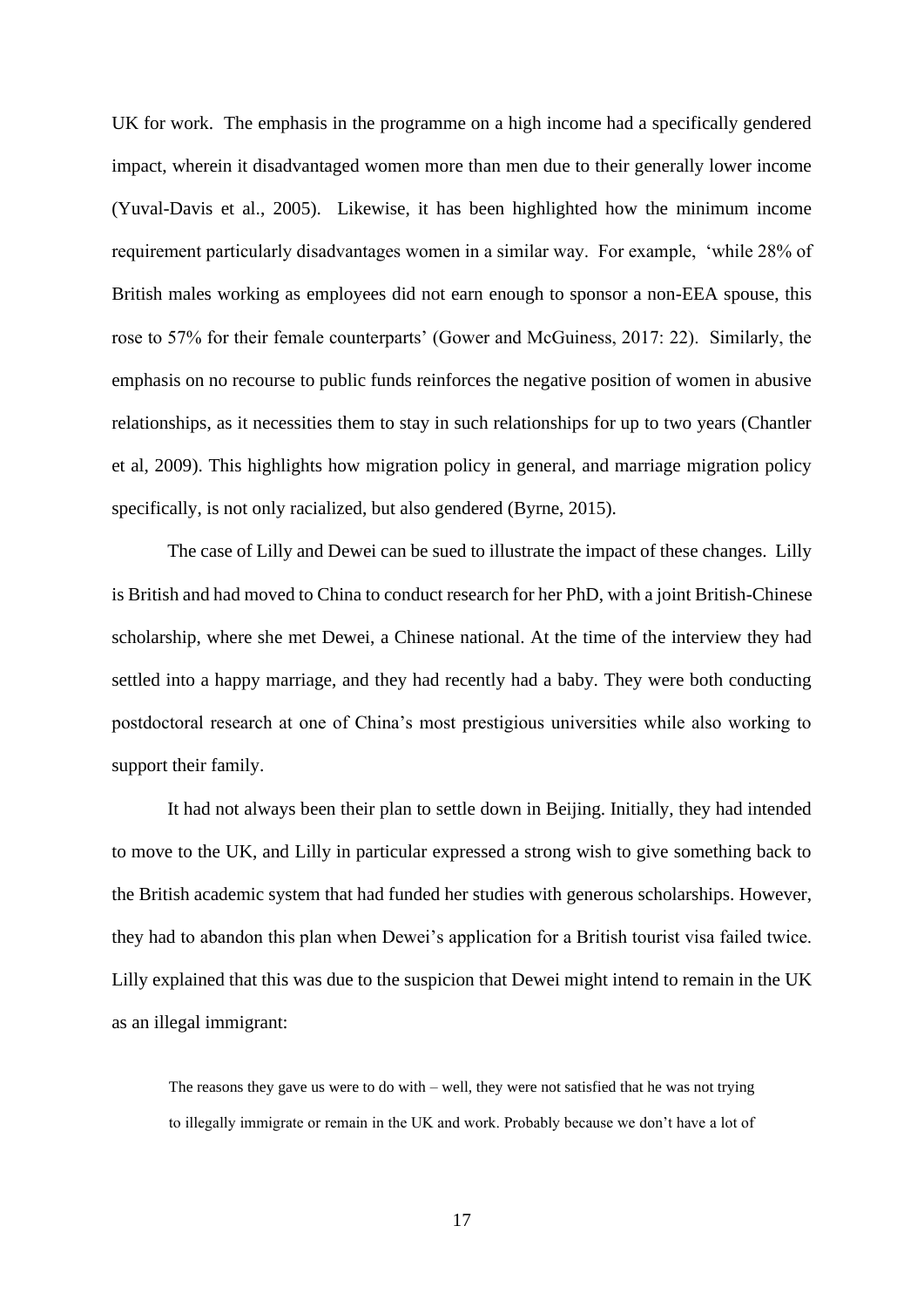money – we don't have a lot of savings. My salary is not very high even though it's a very demanding job.

Dewei attributed this rejection due to his and Lilly's relative lack of income, savings and real estate:

I basically did not save any money to apply for a visa to Britain. The first time I did not quite get the idea, and then we still had not fixed [our relationship]. We had not married, and we were boyfriend and girlfriend, and she was ready to return home [to the UK] together. […]Then after we had married I thought it should be no problem, but the results was that the second application was rejected. It may have been the impression we gave or our income; we had not saved a lot of money at the time. We also had no real estate, and some people told us that we should have used an immigration adviser, but I did not want to make it so complicated.

It is striking that, according to Dewei and Lilly, their cultural capital as highly-educated academics and their status as a married couple was not enough to simply allow Dewei to visit the UK as a tourist. Dewei in particular attributed the ability to enter the UK with a valid visa almost entirely to economic considerations, and he pointed to his experience with Britain's costly expedited visa services as a reason:

For example, [there is] prime-time multi-pay, when the application is expedited after you pay more money, say two working weeks, holidays extend the wait, and you do not know by how many days, it is uncertain, and you are not able to check. You have to check how much you spend on calls anyway. These are fee-based services – a variety of fee-based services  $-[...]$ and you spend money in a variety of ways. As things were urgent, we seem to have spent more than a thousand dollars, but urgency does not guarantee any results. This is ok, but I do not think that it is humane. At least you have to focus on people, but [they are] not too concerned about the people [and] not too concerned about the specific situation they are in.

These experiences are understandable in the context of the establishment of an income threshold for foreign spouses from non-EU countries living in the UK. On the one hand,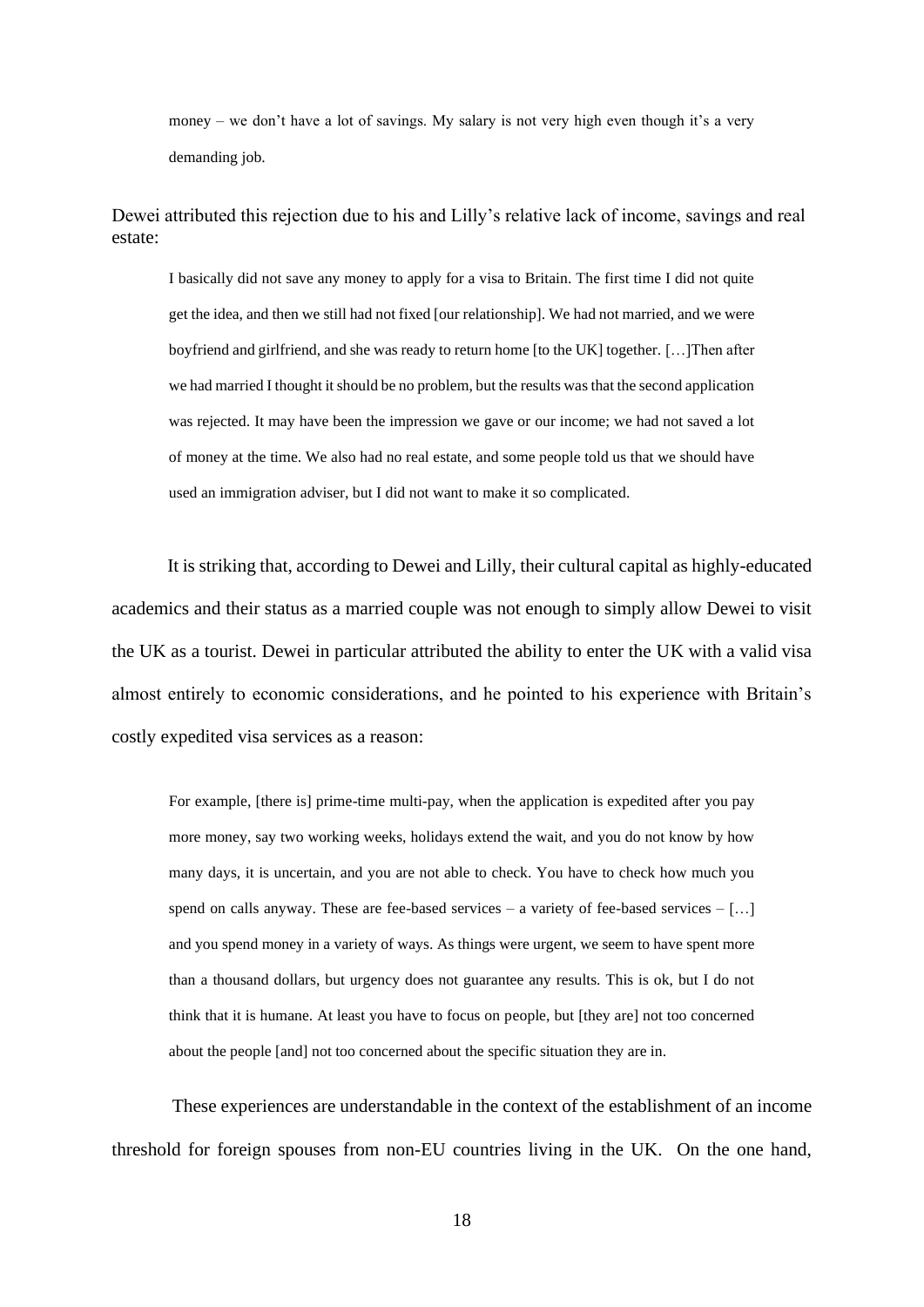decisions on visa applications are now routinely made according to economic criteria, such as the applicants' income and personal wealth. On the other hand, since the Conservative-led government took office in 2010, steadily increasing fees have become attached to many aspects of the visa application process, such as phone calls to speak to an official immigration advisor, the timely processing of a visa application, and so forth. Experiencing these economic dimensions of the visa application process first-hand, Dewei in our interview seemed deeply struck by the comparative lack of attention to his and Lilly's personal circumstances, and he articulated this as a basic lack of humanity.

The feeling of having been deprived of a vital right is tangible in Dewei's claim that the British visa system is not humane, and it might be attributed to the fact that the rejection of his visa deprived him of a chance to meet Lilly's elderly parents in the UK. He argued that the chances for him to ever travel to the UK were now clearly limited, as his visa application had already been rejected twice:

I have proof of work, and there is a marriage certificate and the baby's birth certificate. Is this not enough? Apparently not. So after two [rejected] applications, unless your economic situation has a significant improvement, you will not be reconsidered. Her father also discussed the matter with his member of parliament, to resolve the situation.However, we think that this was of now use. After the impression we have given [in the first two applications] we think that in the future it will be more difficult to apply.

#### Dewei attributed this outcome to pervasive anti-immigrant sentiment:

We certainly cannot go to England. We have a general understanding of this, because she has a British colleague is British who found it very difficult to settle with his [Chinese] wife. You see, the United Kingdom is relatively conservative […], and it is also particularly drastic in this regard. […] In Europe there is a widespread rejection of immigrants. This problem cannot change; this is public opinion and the attitude of the community. […] If we ever considered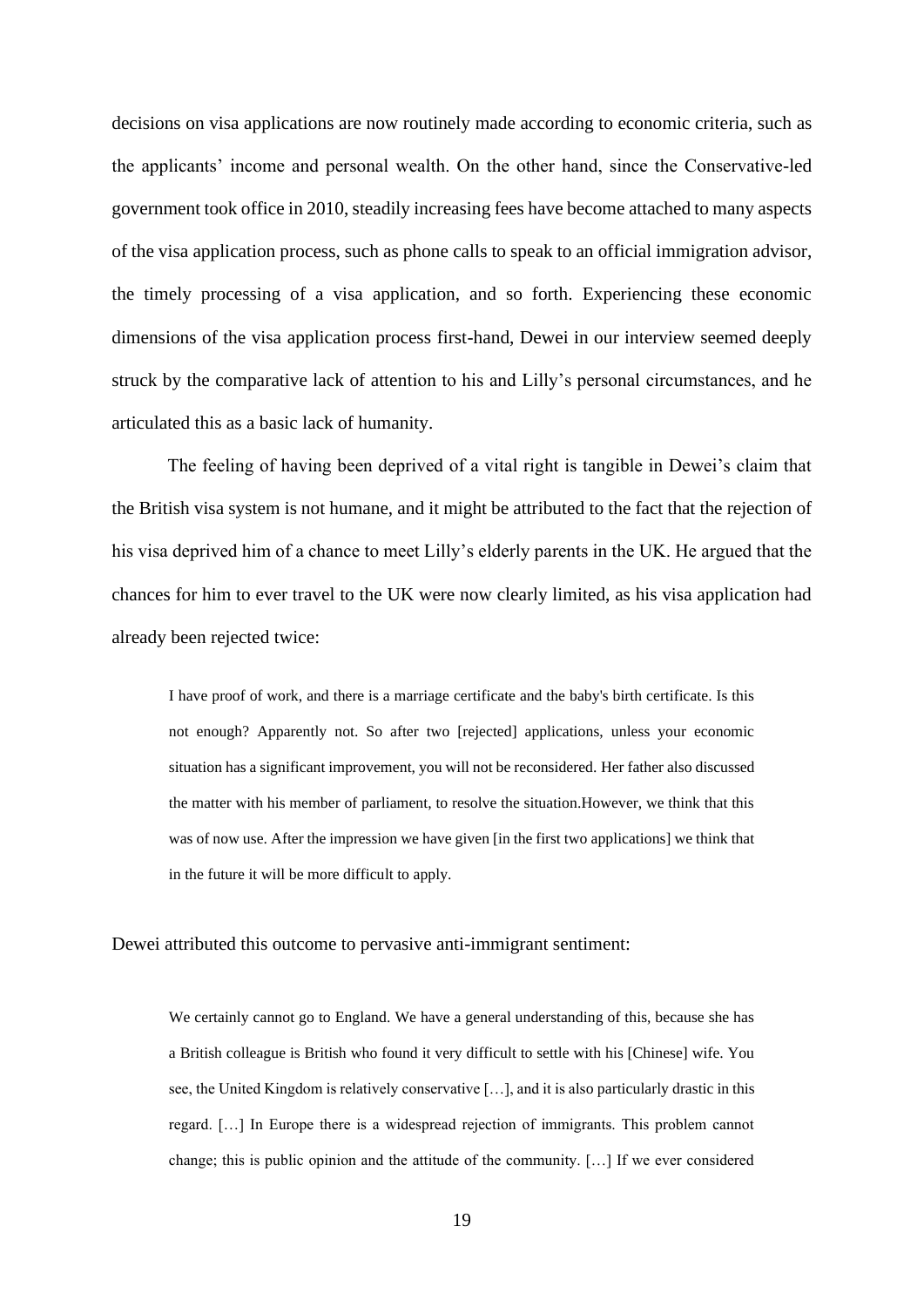going abroad, I would have gone to England to see her parents in the past. Basically this possibility is now very small.

Dewei and Lilly's story points to a notable contradiction between the ostensibly universal right to marriage and family life and the visa system that prevented Dewei from meeting his parents-in-law and develop ties with his extended family in the UK. Policies created to prevent illegal immigration thus may limit marriage migrants' intimate citizenship in significant ways, by curtailing their mobility and their ability to spend time with or live with family members. Underpinning this policy is a pervasive belief that migrants in general, including family migrants, are an economic drain on the social policy, such as in relation to the notion of benefit tourism (Sealey 2015). However, the evidence base for such benefit tourism has been shown to be largely baseless and irrelevant (Portes, 2016). Furthermore, according, such a policy reflects the fact that some family migrants are more wanted that others, which highlights the priority given to the labour market above other concerns, and through which policy makers selectively choose the most economically acceptable migrants. According to Siriyeh (2015:230), this is also cognisant with the drive towards 'good citizens' who 'live within their means and take responsibility for their lives consuming service'. In effect, it reflects a distinction between' deserving' and 'undeserving' migrants, wherein those with economic means are automatically seen as deserving of their migrant status, and those without the economic means as undeserving (ibid). As a consequence, such a focus on income elides the 'bureaucratic principle of equal treatment', designed to eliminate governance based on power and privilege (Eggebø, 2012), as privilege is at its core. One particular criticism has been from the Children's Commissioner for England, Anne Longfield (2015) who identified the rules as creating "Skype families", whereby spouses were only able to interact through email as a consequence of not being able to come to the UK. However, a Court of Appeal judgement in 2014 ruled the threshold lawful and compatible with Article 8 of the European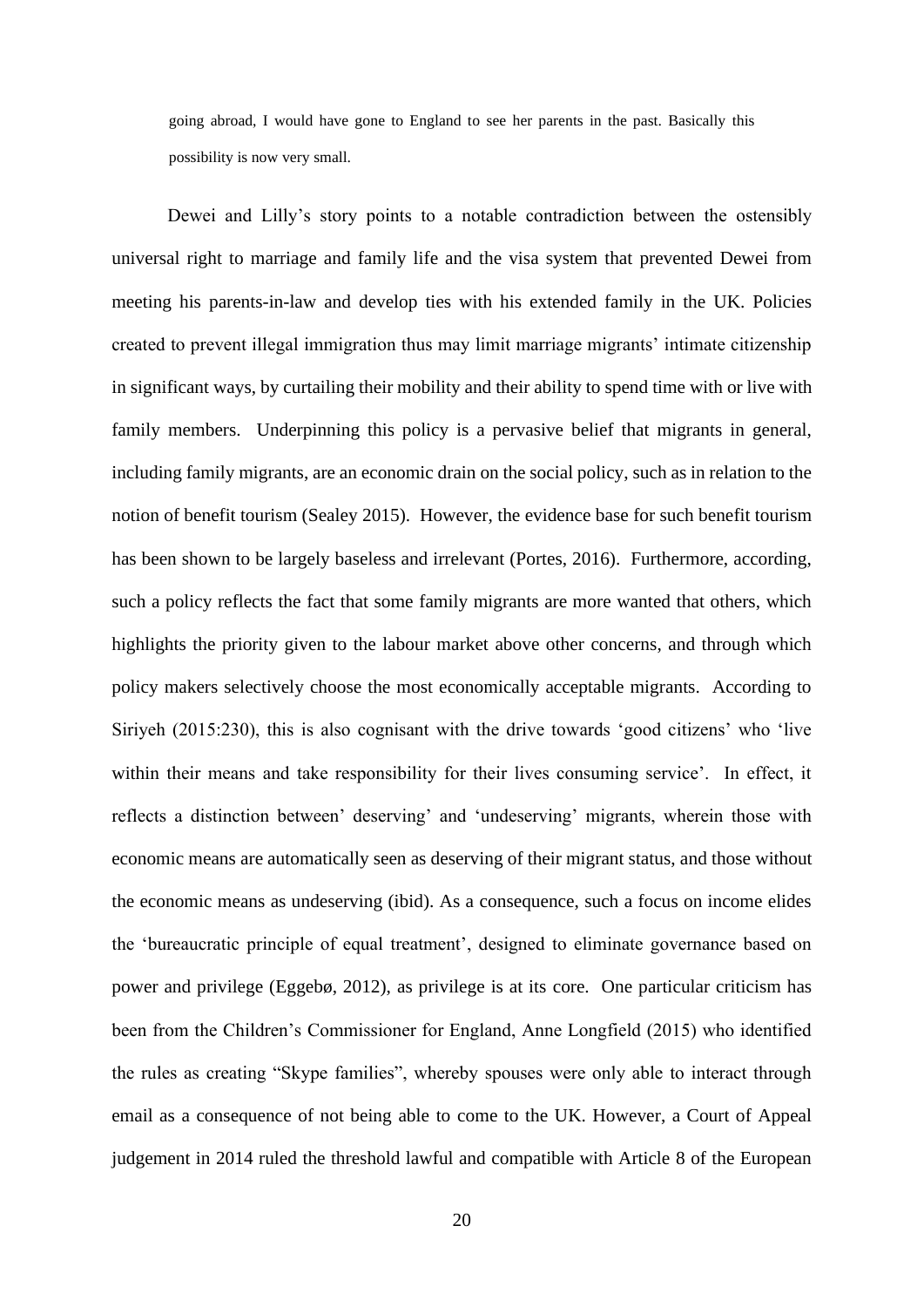Convention on Human Rights, as a rational and reasonable means of achieving the legitimate aims of reducing taxpayer burdens and promoting integration. Although there were some changes made to this policy in August 2017 in the light of a Supreme Court decision, the broad thrust of the policy as initially implemented still remains in place despite the fact that it was acknowledged that the policy causes 'significant hardship' for many couples (Gower and McGuiness, 2017).

From a sociological standpoint, the outlined tightening of marriage migration policy raises questions about the delegitimization of cross-border marital relationships by way of legal changes and the public discourse used to legitimise these changes. The policy programme outlined on the preceding pages establishes stringent requirements for intimate partners from British/EEA and non-EEA countries to live jointly in the UK. These requirements, such as a minimum income, and the need to prove a genuine intimate bond, reach far beyond what is legally required of British/EEA couples to live jointly within the UK. As we have shown, they may prevent at least some couples from doing so. In this sense, it might be argued that British migration policy is instrumental in the socio-legal differentiation of marriages involving non-EEA citizens from marriages involving only British or EEA citizens, and in the curtailment of intimate citizenship among the former group. In this sense, the validity of certain marriages is called into question by the British authorities in the first place *because* they involve an ethnic, cultural, or national other, marked with a non-EEA passport. In contrast, questions about 'genuine' motivations underlying a decision to marry, the financial sustainability of a marital relationship, and so forth, are not interrogated in the same way by the British state. This differentiation of marriages along the lines of nationality, ethnic and culture is in keeping with the British government's stated objective to create a hostile socio-legal environment for immigrants. For migration policy research, the analytical usefulness of the concept of intimate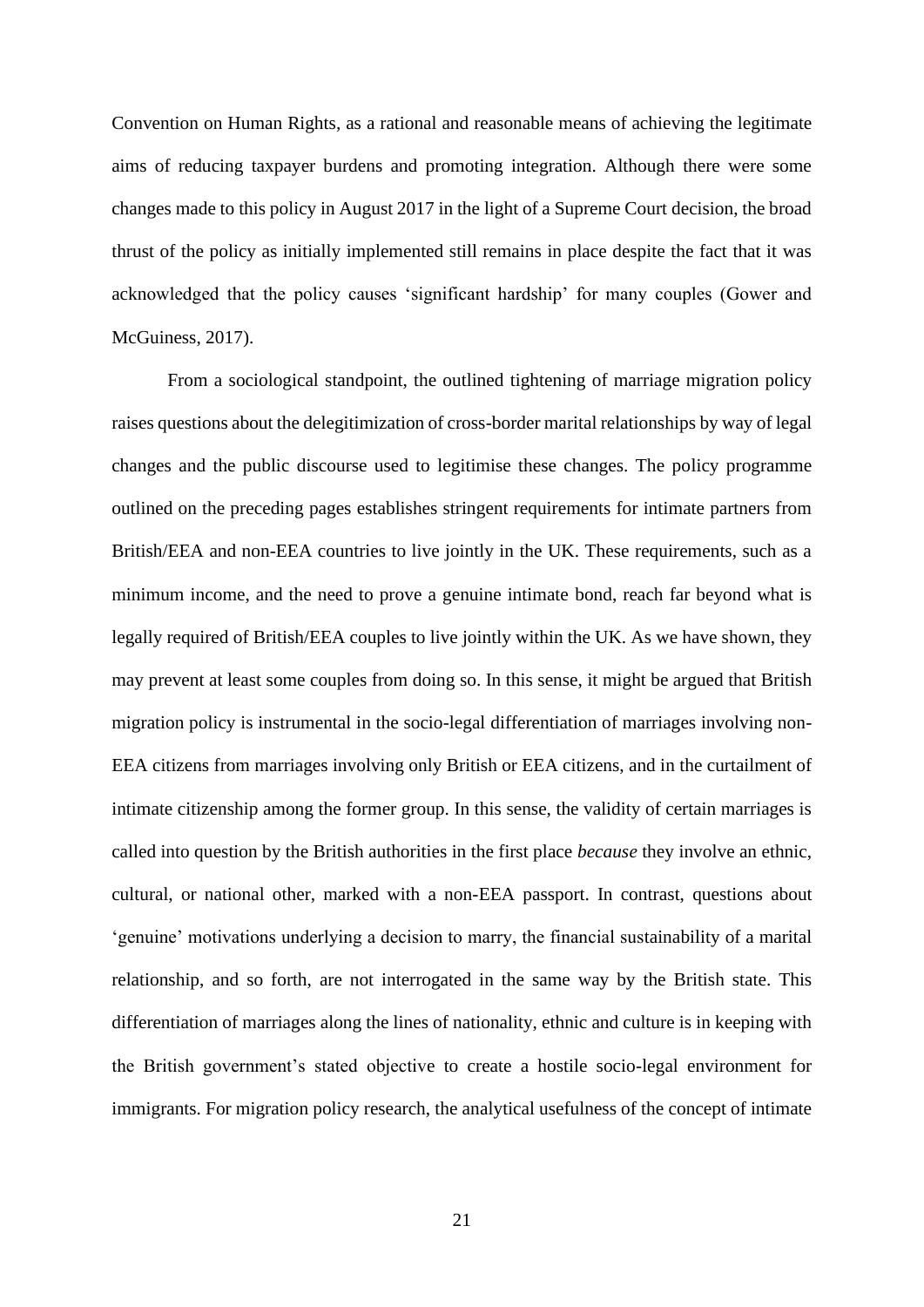citizenship lies in its ability to bring into focus such socio-legal differentiations of rights and the public discourses and political programmes that legitimise them.

## **6 CONCLUSION**

Transnational marriage migration has become increasingly commonplace in the early  $21<sup>st</sup>$  century, and the likelihood is that they will continue to do so as economic globalisation facilitates a new mobility and the extension of intimate ties across borders. Paradoxically however, the past eight years have seen some significant change in legislation and policy relevant to transnational marriage migration which have aimed to limit this extension, with a particular focus on limiting sham marriages. The UK is an exemplar, but not an outlier, of such attempts to limit this extension. These changes have encapsulated changes to the legal, financial and social context of transnational marriage migration.

This article has attempted to add an original and so far under-explored perspective to attendant academic debates, by asking how marriage migration policy may affect transnational couples' experiences of intimate citizenship. We defined intimate citizenship as referring to the scope of legitimacy of specific practices of intimate life, in social, cultural, political and legal terms. Additionally, we argued that intimate citizenship provided researchers with a dual analytical focus to chart the changes outlined above.

Firstly, intimate citizenship draws attention to and enables us to analyse the ways in which such marriages are publicly recognised or contested in political debate, law, mass media and everyday social interaction. What the analysis above has shown is that the recent focus in policy has been on closing down this route through changes to the legal and financial context of transnational marriage migration, and thereby seeing controls on transmigration marriage migration as primarily an immigration concern above anything else. In practice, this focus has made itself apparent in the crackdown on sham marriages and the introduction of the minimum income threshold.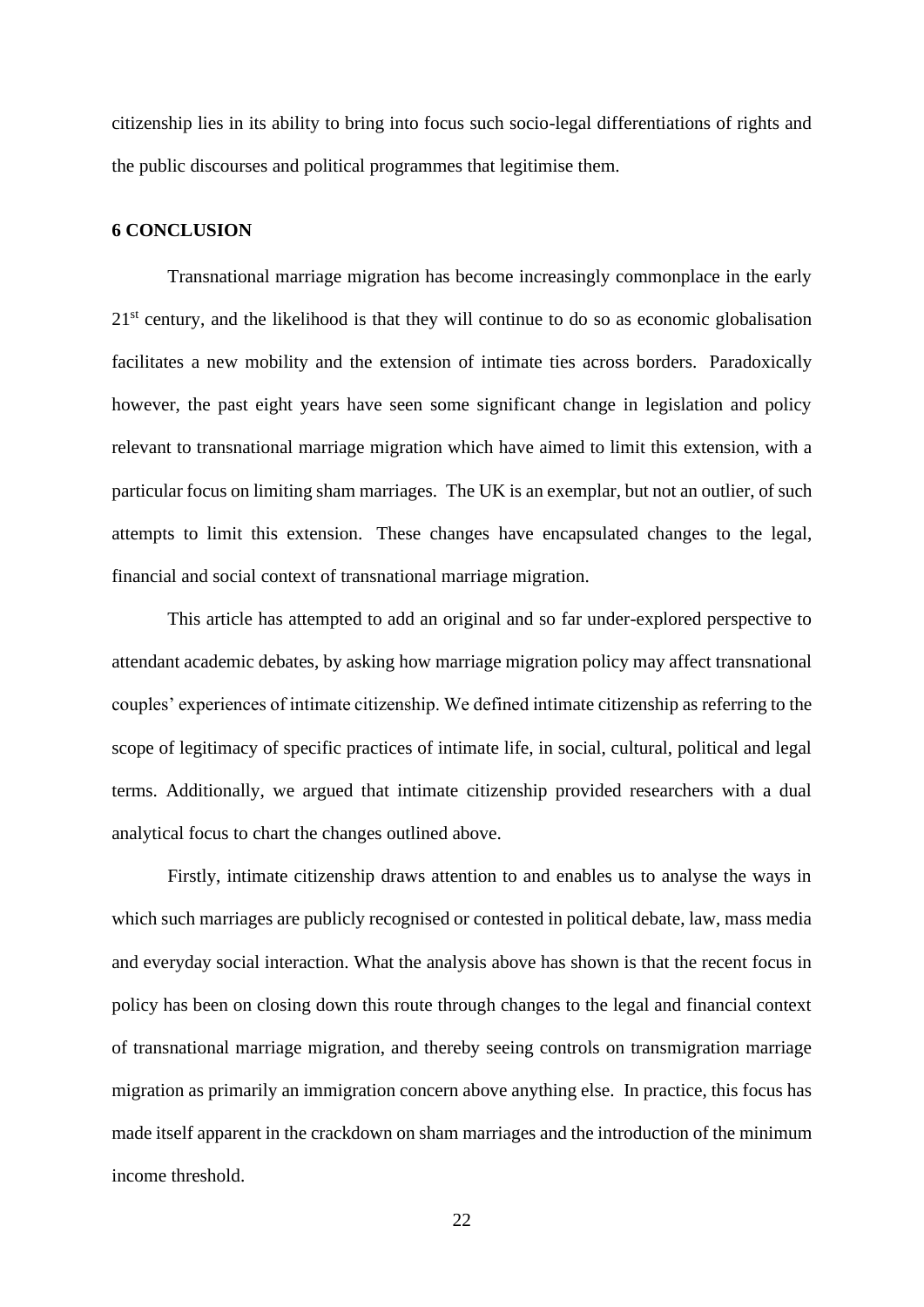Secondly, intimate citizenship also highlights the ways in which individuals make decisions about their transnational intimate lives within the institutional constrains of the societies in which they live. The case study data has enabled us to do this, as it has illuminated the way that transnational couples have tried to negotiate the policy changes outlined above. What this shows is that these policy changes are having significant impact how transnational marriages are formed and function, generally in a negative way. Perhaps not surprisingly, these impacts are limiting the development of intimate bonds that should bind transnational couples together and enable them to function as other married couples do. The accounts provided show that the changes have the dual perversity of potentially forcing transnational couples to marry earlier than they would normally do, and then absurdly to limit their ability to function as a married couple once married.

While caution should be drawn about making wider generalisations based on these case studies, nevertheless they have allowed this issue to be analysed in depth as they emerged from the data, and the combination of our research in multiple sources of data and analysis has enabled us to provide a multilevel account of public policy focussed not just on why policy changes, but the specific outcomes from these policy changes.

If the implicit aim of the policy was to reduce the number of transnational migration, then the changes should be seen as a success as there has been an appreciable reduction in the number of applicants for this migration route, particularly as a consequence of the financial requirement. However, when analysed through the lens of intimate citizenship, the changes point to a perversity and absurdity that perfectly reflects what we now know about Theresa May's 'hostile environment' era. As rising migration was the primary issue with the EU Referendum, it can only be assumed that controls on immigration will continue, meaning the likelihood that there will be even greater restrictions on migration in general and transnational marriage migration specifically, with attendant perversity and absurdity to be expected.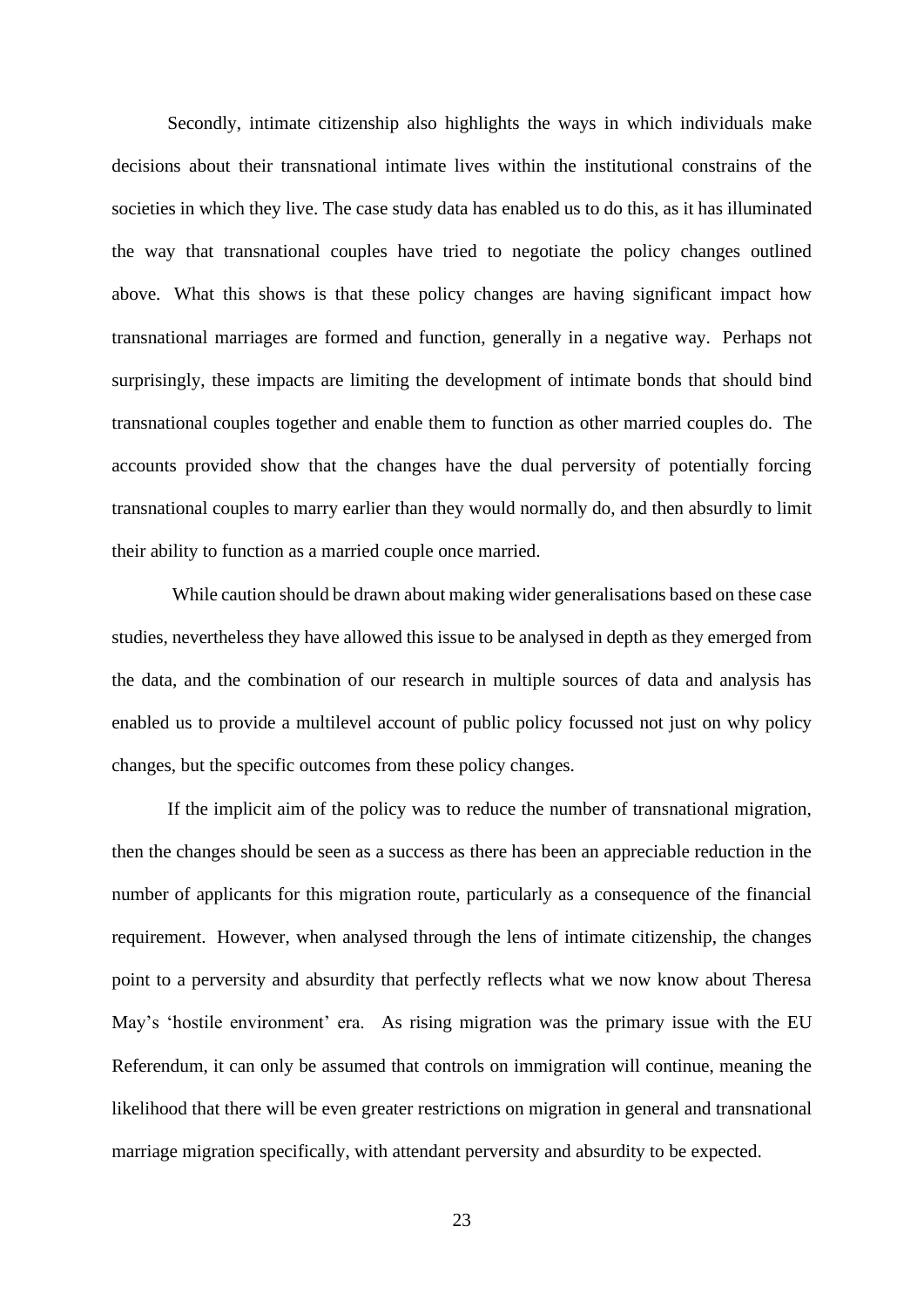## **7 REFERENCES**

- Block, L. (2015). Regulating Membership: Explaining Restriction and Stratification of Family Migration in Europe. Journal of Family Issues, 36(11), 1433-1452.
- Bonjour, S. and de Hart, B. (2013). A proper wife, a proper marriage: Constructions of 'us' and 'them' in Dutch family migration policy. European Journal of Women's Studies, 20(1), 61-76.
- Byrne, B. (2015). Rethinking intersectionality and whiteness at the borders of citizenship. Sociological Research Online, 20(3), 16.
- Chantler, K., Gangoli, G., & Hester, M. (2009). Forced marriage in the UK: Religious, cultural, economic or state violence? Critical Social Policy, 29(4), 587–612.
- Charsley, K. (ed.) (2012). Transnational Marriage. New Perspectives from Europe and Beyond. New York/Abingdon, Routledge.
- Charsley, K. and Benson, M. (2012). Marriages of convenience or inconvenient marriages: Regulating spousal migration to Britain. Journal of Immigration, Asylum and Nationality Law, 26(1), 10-26.
- Consterdine, E. (2018). Labour's immigration Policy. The making of the migration state. Cham, Switzerland, Palgrave Macmillan
- Cresswell, J.W. (2014). Research Design: Qualitative, Quantitative, and Mixed Methods Approaches. Thousand Oaks, SAGE.
- D'Aoust, A.-M. (2017). A moral economy of suspicion: Love and marriage migration management practices in the United Kingdom. Environment and Planning D: Society and Space, 36(1), 40-59.
- Elliott, A. & Urry, A. (2010). Mobile Lives. Abindgon, Routledge.
- Eggebø, H. (2012). 'With a heavy heart': Ethics, emotions and rationality in Norwegian immigration administration. Sociology, 47(2), 301-317.
- Gedalof, I. (2007). Unhomely homes: Women, family and belonging in UK discourses and migration and asylum. Journal of Ethnic and Migration Studies, 33(1), 77-94.
- Gower, M. and McGuiness, T. (2017). The financial ('minimum income') requirement for partner visas. Briefing 6724. London, House of Commons Library.
- Guetterman, T.C. (2015). Descriptions of Sampling Practices Within Five Approaches to Qualitative Research in Education and the Health Sciences. Forum Qualitative Sozialforschung, 16(2), Article 25.
- Home Office (2011). Marriage related migration to the UK, Occasional Paper 96. London, Home Office.
- Home Office (2011a). Family Migration. A consultation. London, Home Office.
- Home Office (2013). Sham Marriages and Civil Partnerships. Background Information and Proposed Referral and Investigation Scheme. London, Home Office.
- Jones, G.W. (2012). Marriage migration in Asia: An introduction. Asian and Pacific Migration Journal. 21(3), 287–290.
- Kringelbach, H.N. (2013). "Mixed marriage", citizenship and the policing of intimacy in contemporary France. Oxford: IMI-Oxford.
- Lanzieri, G. (2012). 'Merging populations A look at marriages with foreign-born persons in European countries', Eurostat Statistics in Focus 29/2012. Luxembourg: Eurostat.
- Le, D. B., Truong, T. and Khuat, T. H. (2014). Transnational marriage migration and the East Asian Family-Based Welfare Model: Social Reproduction in Vietnam, Taiwan and South Korea. Migration, Gender and Social Justice, in Truong, T. D., Gasper, D.,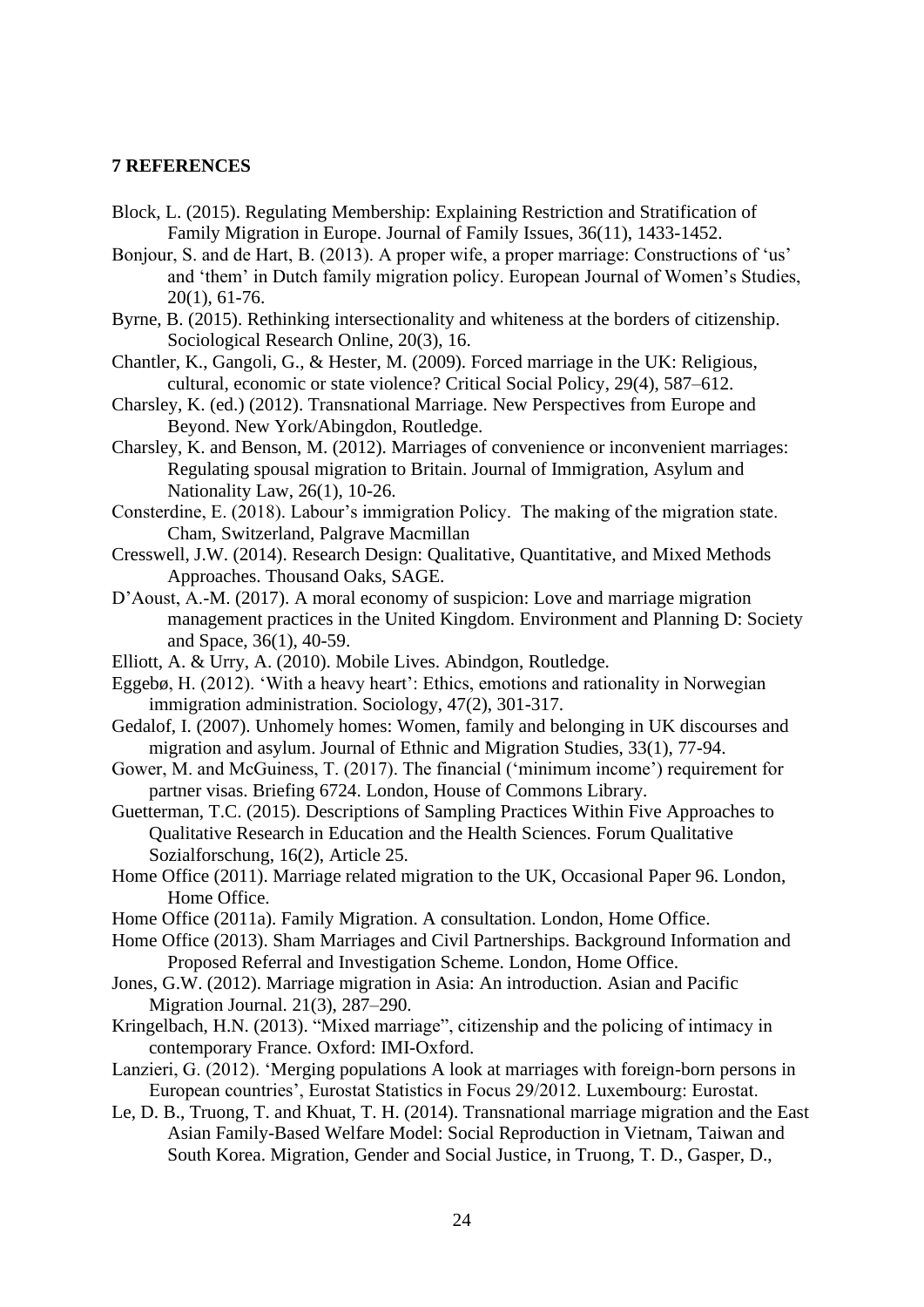Handmaker, J. and Bergh, S. I. (eds.) Migration, Gender and Social Justice: Perspectives on Human Insecurity. Heidelberg, Springer, 87-103.

- Longfield, A. (2015). Skype Families. London, Children's Commissioner.
- Lu, M. (2007). Transnational Marriage in Asia. IIAS Newsletter 45, p.3.
- Marshall, T.H. (1950). Citizenship and Social Class, in Inequality and Society, ed. J. Manza and M. Sauder. New York, W.W. Norton, 148-154.
- McConnell, A. (2010). Policy Success, Policy Failure and Grey Areas in Between. Journal of Public Policy, 30(3), 345-362.
- Migration Advisory Committee (2011). Analysis of the Points Based System Review of the minimum income requirement for sponsorship under the family migration route, Migration Advisory Committee Report November 2011. London: Home Office.
- Portes, J. (2016). Immigration, free movement and the EU referendum. National Institute Economic Review, 236, May 2016, 14-22.
- Plummer, K., (2003). Intimate Citizenship: Private Decisions and Public Dialogues. Seattle and London: University of Washington Press.
- Robinson, D. (2013). Migration policy under the coalition government. People, place and policy, 7(2), 73-81.
- Sealey, C. (2015). Social Policy Simplified. Basingstoke: Palgrave Macmillan.
- Sealey, C. (2016). Wither Multiculturalism? An Analysis of the Impact on Welfare Practice and Theory of Policy Responses to an Increasingly Multicultural Society in the UK, Social Work Review, 1, 11-26.
- Sirriyeh, A. (2015). 'All you need is love and £18,600': Class and the new UK family migration rules. Critical Social Policy, 35(2), 228-247.
- Sumption, M. and Vargas-Silva, C. (2016). The Minimum Income Requirement for Non-EEA Family Members in the UK, Migration Observatory Report January 2016. COMPAS: University of Oxford.
- Turner, J. (2015). The family migration visa in the history of marriage restrictions: Postcolonial relations on the UK border. The British Journal of Politics and International Relations, 17, 623-643.
- UK Visas and Immigration (2013). Immigration Directorate Instructions Chapter 8. London, Home Office.
- Wray, H. (2009). Moulding the migrant family. Legal Studies, 29(4), 592–618.
- Yuval-Davis, N., Anthias, F. and Kofman, E. (2005). Secure borders and safe haven and the gendered politics of belonging: Beyond social cohesion. Ethnic and Racial Studies, 28(3), 513-535.